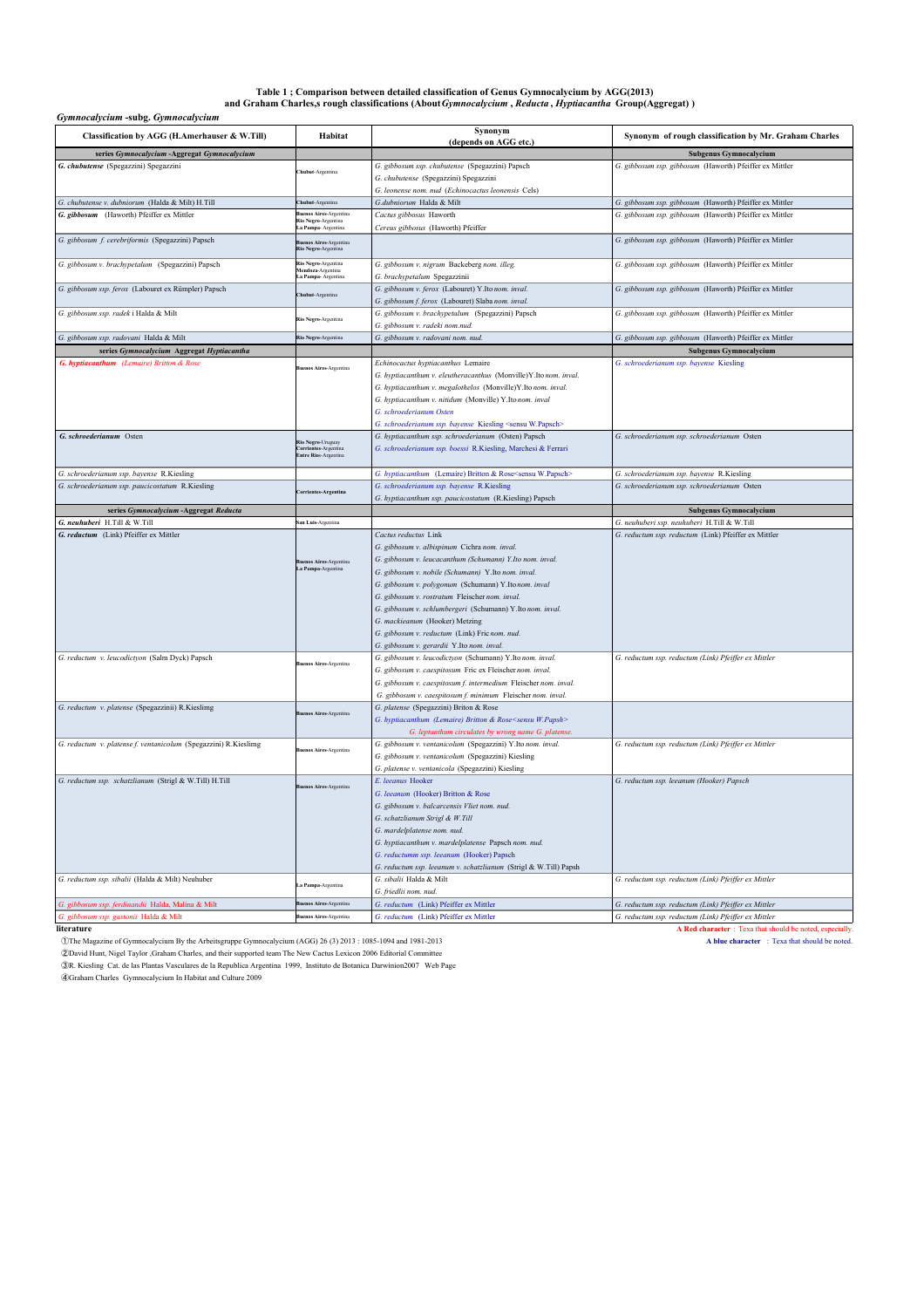# Table 2 ; Comparison between detailed classification of Genus Gymnocalycium by AGG(2013)<br>and Graham Charles,s rough classifications (About*Lafaldensia* Group(Aggregat) )

### *Gymnocalycium* **-subg.** *Gymnocalycium*

| Classification by AGG (H.Amerhauser & W.Till)                      | Habitat                   | Synonym<br>(depends on AGG etc.)                          | Synonym of rough classification by Mr. Graham Charles |
|--------------------------------------------------------------------|---------------------------|-----------------------------------------------------------|-------------------------------------------------------|
| series Lafaldense - Aggregat Lafaldensia                           |                           |                                                           | <b>Subgenus Gymnocalycium</b>                         |
| G. andreae (Boedeker) Backeberg                                    | <b>Cordoba-Argentina</b>  | G. andreae v. doppianum nom. nud.                         | G. andreae (Boedeker) Backeberg                       |
|                                                                    |                           | G. andreae v. fechseri H.Till                             |                                                       |
|                                                                    |                           | G. andreae v. grandiflorum Krainz & Andreae, p.p.         |                                                       |
| G. andreae v. fechseri H.Till                                      |                           |                                                           |                                                       |
| G. andreae v. grandiflorum Krainz & Andreae                        | <b>ordoba-Argentina</b>   | G. andreae (Boedeker) Backeberg                           | G. andreae (Boedeker) Backeberg                       |
| G. andreae v. longispinum H.Till & Rausch                          | Cordoba-Argentina         | G. andreae v. longispinum Rausch nom. nud.                | G. andreae (Boedeker) Backeberg                       |
| G. andreae subsp. pabloi Neuhuber                                  | <b>ordoba-Argentina</b>   | G. andreae v. grandiflorum Krainz & Andreae, p. p.        | G. andreae (Boedeker) Backeberg                       |
| G. baldianum (Spegazzini) Spegazzini                               | atamarca- Argentina       | G. sanguiniflorum (Werdermann) Werdermann, p. p.          | G. baldianum (Spegazzini) Spegazzini                  |
|                                                                    |                           | G. venturianum Fric ex Backeberg, p.p.                    |                                                       |
| G. baldianum ssp. sanguiniflorum (Werdermann) Bercht               | Catamarca- Argentina      | G. sanguiniflorum (Werdermann) Werdermann                 | G. baldianum (Spegazzini) Spegazzini                  |
|                                                                    |                           | G. marianae Perea, Ferrari, Penas & Kiesling              |                                                       |
| G. baldianum v. venturianum (Fric ex Backeberg) H.Till             | Catamarca- Argentina      | G. venturianum Fric ex Backeberg                          | G. baldianum (Spegazzini) Spegazzini                  |
| G. bruchii (Spegazzini) Hosseus                                    | <b>Cordoba-</b> Argentina | G. albispinum Backeberg                                   | G. bruchii (Spegazzini) Hosseus                       |
|                                                                    | san Luis-Argentina        | G. lafaldense Vaupel                                      |                                                       |
| G. bruchii ssp. atroviride Neuhuber                                | <b>'ordoba-Argentina</b>  |                                                           |                                                       |
| G. bruchii v. glaucum Neuhuber                                     | <b>ordoba-Argentina</b>   |                                                           |                                                       |
| G. bruchii v. hossei (Backeb. ex Oehme) Backeberg                  | Cordoba-Argentina         | G. bruchii ssp. lafaldense (Vaupel) Neuhuber              | G. bruchii (Spegazzini) Hosseus                       |
| G. bruchii v. niveum Rausch                                        | <b>ordoba-Argentina</b>   | G. albispinum Backeberg                                   | G. bruchii (Spegazzini) Hosseus                       |
| G. bruchii ssp. cumbrecitense Neuhuber                             | Cordoba-Argentina         |                                                           |                                                       |
| G. bruchii ssp. elegans Neuhuber                                   | <b>ordoba-Argentina</b>   |                                                           |                                                       |
| G. bruchii ssp. implexum Neuhuber                                  | Cordoba-Argentina         |                                                           |                                                       |
| G. bruchii ssp. lacumrense Neuhuber                                | <b>ordoba-Argentina</b>   |                                                           |                                                       |
|                                                                    |                           | G. lafaldense Vaupel                                      | G. bruchii (Spegazzini) Hosseus                       |
| G. bruchii ssp. lafaldense (Vaupel) Neuhuber                       | Cordoba-Argentina         | G. lafaldense f. deviatum Oehme                           |                                                       |
|                                                                    |                           | G. lafaldense f. enorme Oehme                             |                                                       |
|                                                                    |                           | G. lafaldense f. evolvens Oehme                           |                                                       |
|                                                                    |                           | G. lafaldense f. fraternum Oehme                          |                                                       |
|                                                                    |                           | G. lafaldense f. hossei (Backeberg) Oehme                 |                                                       |
|                                                                    |                           | G. bruchii v. enorme (Oehme) Backeberg                    |                                                       |
|                                                                    |                           | G. bruchii v. spinosissimum (Haage jr.) Y.Ito nom. inval. |                                                       |
| G. bruchii ssp. matznetteri (Rausch) Neuhuber                      | Cordoba-Argentina         | G. andreae ssp. maznetteri Rausch                         | G. andreae (Boedeker) Backeberg                       |
|                                                                    |                           | G.bruchii ssp. brigittae (Piltz) Papsch                   |                                                       |
| G. bruchii ssp. matznetteri v. brigittae (Piltz) Neuhuber          | Cordoba-Argentina         | G. bruchii v. brigittae Piltz                             | G. bruchii (Spegazzini) Hosseus                       |
|                                                                    |                           | G.bruchii ssp. brigittae (Piltz) Papsch                   |                                                       |
| G. bruchii ssp. matznetteri f. svecianum (Pazout ex Till) Neuhuber | <b>Cordoba-Argentina</b>  | G. andreae f. svecianum Pazout ex Till                    | G. andreae (Boedeker) Backeberg                       |
|                                                                    |                           | G.bruchii ssp. brigittae (Piltz) Papsch                   |                                                       |
| G. bruchii ssp. melojeri Neuhuber                                  | <b>Cordoba-Argentina</b>  |                                                           |                                                       |
| G. bruchii ssp. melojeri v. ruburoalabastrum Neuhuber              | <b>Cordoba-Argentina</b>  |                                                           |                                                       |
| G. bruchii ssp. multicostatum Neuhuber                             | Cordoba-Argentina         |                                                           |                                                       |
| G. bruchii ssp. pawlovsky Neuhuber                                 | Cordoba-Argentina         |                                                           | G. bruchii (Spegazzini) Hosseus                       |
| G. bruchii ssp. renatae Neuhuber                                   | Cordoba-Argentina         |                                                           |                                                       |
| G. bruchii ssp. shimadae Neuhuber                                  | <b>ordoba-Argentina</b>   |                                                           |                                                       |
| G. bruchii ssp. susannae Neuhuber                                  | Cordoba-Argentina         |                                                           | G. bruchii (Spegazzini) Hosseus                       |
| G. carolinense (Neuhuber) Neuhuber                                 | San Luis-Argentina        | G. andreae subsp. carolinense Neuhuber                    | G. carolinense (Neuhuber) Neuhuber                    |
|                                                                    |                           | G.bruchii ssp. carolinense (Neuhuber) Papsch              |                                                       |
| G. carolinense v. ludwigii Neuhuber                                | San Luis-Argentina        | G.bruchii ssp. ludwigii (Neuhuber) Papsch                 |                                                       |
| G. carolinense v. ludwigii v. eltrebolense Neuhuber                | San Luis-Argentina        | G.bruchii ssp. ludwigii (Neuhuber) Papsch                 |                                                       |
| G. raineri H.Till                                                  | atamarca- Argentina       |                                                           | G. baldianum (Spegazzini) Spegazzini                  |
| G. kroenleini R.Kiesling, W.Rausch, O.Ferrari                      | La Rioja-Argentina        |                                                           | G. kroenleinii Kiesling                               |
| G. marianae Perera, Ferrari, Las Penas & R. Kiesling               | Catamarca- Argentina      | G. sanguiniflorum (Werdermann) Werdermann                 |                                                       |
|                                                                    |                           | G. baldianum ssp. sanguiniflorum (Werdermann) Bercht      |                                                       |
| G. schreiteri H.Till                                               | Salta-Argentina           |                                                           |                                                       |
| G. uebelmanianum Rausch                                            | La Rioja-Argentina        |                                                           | G. uebelmanianum Rausch                               |

**literature A Red character** : Texa that should be noted, especially.<br> **1999** The Magazine of Gymnocalycium By the Arbeitsgruppe Gymnocalycium (AGG) 26 (3) 2013 : 1085-1094 and 1981-2013

The Magazine of Gymnocalycium By the Arbeitsgruppe Gymnocalycium (AGG) 26 (3) 2013 : 1085-1094 and 1981-2013<br> **2David Hunt, Nigel Taylor ,Graham Charles, and their supported team The New Cactus Lexicon 2006 Editorial Commi** 

③R. Kiesling Cat. de las Plantas Vasculares de la Republica Argentina 1999, Instituto de Botanica Darwinion2007 Web Page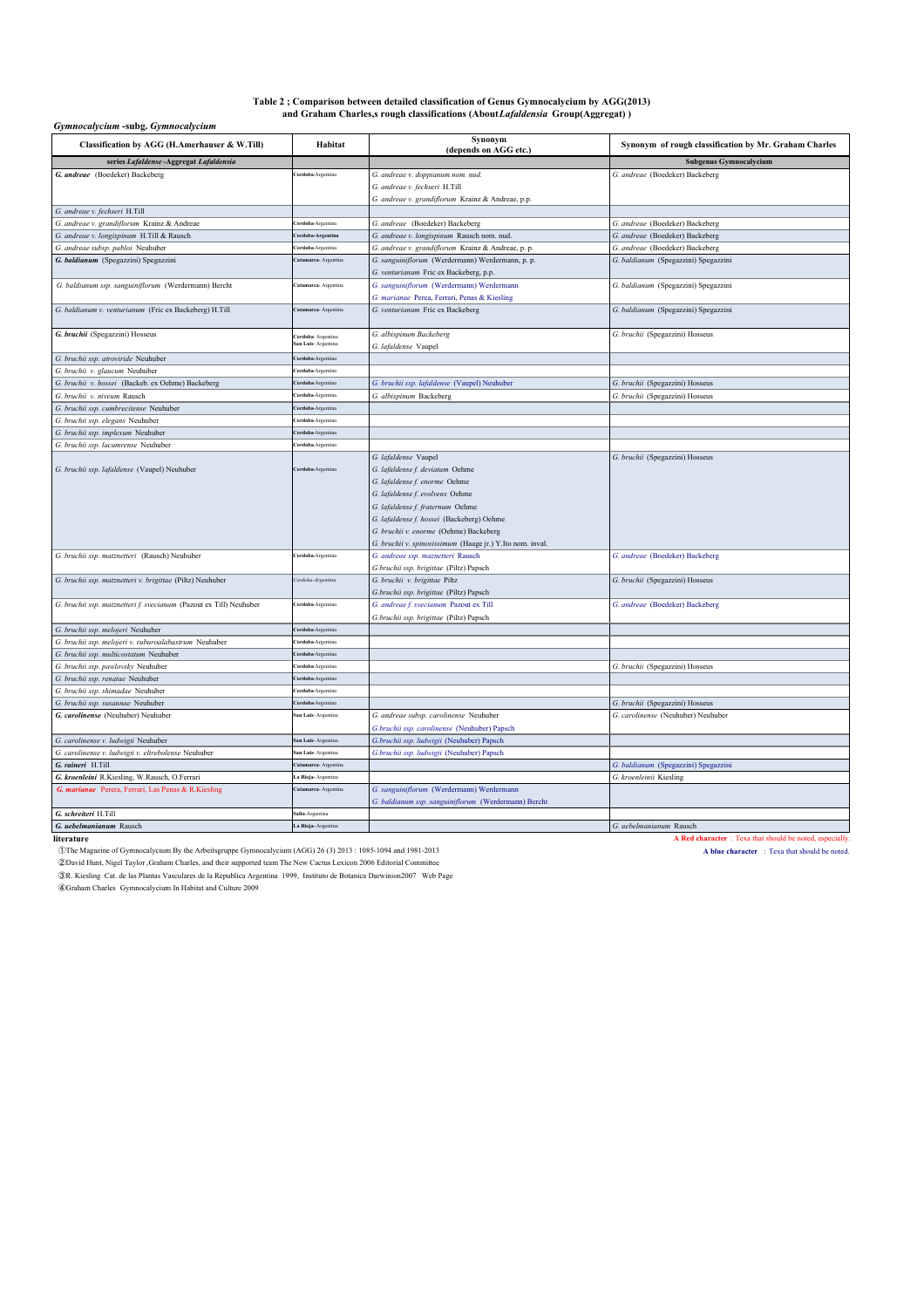### Table 3 ; Comparison between detailed classification of Genus Gymnocalycium by AGG(2013)<br>and Graham Charles,s rough classifications (About*Amerhauseriana , Berchtiana , Borthiana Grou*p(Aggregat) )

| Gymnocalycium -subg. Gymnocalycium                         |                                        |                                                                |                                                       |  |
|------------------------------------------------------------|----------------------------------------|----------------------------------------------------------------|-------------------------------------------------------|--|
| Classification by AGG (H.Amerhauser & W.Till)              | Habitat                                | Synonym<br>(depends on AGG etc.)                               | Synonym of rough classification by Mr. Graham Charles |  |
| Series Quehliana sensu Till-Aggregat Amerhauseriana        |                                        |                                                                | <b>Subgenus Gymnocalycium</b>                         |  |
| G. amerhauseri H.Till                                      | ordoba-Argentina                       |                                                                | G. amerhauseri H.Till                                 |  |
| G. amerhauseri ssp. altagraciens H.Till & Amerhauser       | Cordoba-Argentina                      | G. altagraciense Bozsing ex Schütz nom. nud.                   | G. amerhauseri H.Till                                 |  |
| G. gaponii Neuhuber                                        | <b>Cordoba-Argentina</b>               | G. genseri nom. nud.                                           | G. erinaceum J.G.Lambert                              |  |
| G. gaponii ssp. geyeri Neuhuber & Gapon                    | Cordoba-Argentina                      |                                                                | G. erinaceum J.G.Lambert                              |  |
| G. walteri H.Till                                          | <b>ordoba-Argentina</b>                |                                                                | G. amerhauseri H.Till                                 |  |
| Series Quehliana sensu Till-Aggregat Berchtiana            |                                        |                                                                | Subgenus Gymnocalycium                                |  |
| G. berchtii Neuhuber                                       | San Luis-Argentina                     | G. parvulum (Spegazzini) Spegazzini sensu Kiesling             | G. berchtii Neuhuber                                  |  |
| G. nataliae Neuhuber                                       | San Luis-Argentina                     | G. berchtii Neuhuber s. lato                                   | G. berchtii Neuhuber                                  |  |
| G. morroense Kulhanek, Repka & J. Prochazka                | San Luis-Argentina                     | G. nataliae v. morroense nom. nud.                             | G. berchtii Neuhuber                                  |  |
|                                                            |                                        | G. berchtianum nom. nud.                                       |                                                       |  |
| G. poeschlii Neuhuber                                      | San Luis-Argentina                     | G. berctii ssp. nataliae v. morroense nom. nud.                | G. fischeri Halda, Kupcak, Lukasik & Sladovsky        |  |
| G. poeschlii ssp. dolezalii Halda & Milt                   | Cordoba-Argentina                      | G. lepidum nom. nud.                                           |                                                       |  |
| Series Quehliana sensu Till-Aggregat Berchtiana            |                                        |                                                                | <b>Subgenus Gymnocalycium</b>                         |  |
| G. borthii Koop ex H.Till                                  | an Luis-Argentina                      |                                                                | G. gibbosum ssp. borthii (Koop ex H.Till) Chares      |  |
| G. borthii v. viridis Neuhuber                             | San Luis-Argentina                     |                                                                | G. gibbosum ssp. borthii (Koop ex H.Till) Chares      |  |
| G. borthii ssp. kokori Haida & Milt                        | San Luis-Argentina                     |                                                                | G. gibbosum ssp. borthii (Koop ex H.Till) Chares      |  |
| G. borthii ssp. nogolense Neuhuber                         | San Luis-Argentina                     |                                                                | G. gibbosum ssp. borthii (Koop ex H.Till) Chares      |  |
| G. striglianum Jeggle ex H.Till                            | Mendoza-Argentina<br>a Pampa-Argentina |                                                                | G. striglianum Jeggle ex H.Till                       |  |
| G. striglianum ssp. aeneum M.Meregalli & L.Guglelmine      | San Luis-Argentina                     |                                                                | G. striglianum Jeggle ex H.Till                       |  |
| G. striglianum ssp. otmari Halda & Milt                    | .a Pampa-Argentina                     |                                                                | G. striglianum Jeggle ex H.Till                       |  |
| G. taningaense Piltz                                       | <b>Cordoba-Argentina</b>               |                                                                | G. taningaense Piltz                                  |  |
| G. taningaense v. lukasikii (Halda & Kupcak) Neuhuber      | San Luis-Argentina                     | G. lukasikii Halda & Kupcak                                    | G. taningaense Piltz                                  |  |
| G. taningaense v. lukasiki f. emilii (Halda & Milt) H.Till | San Luis-Argentina                     | G. lukasiki v. emilii Halda & Milt<br>G. berchtianum nom. nud. | G. taningaense Piltz                                  |  |
|                                                            |                                        |                                                                |                                                       |  |

**Exercise 1998**<br> **Exercise 2008** Cymnocalyeium By the Arbeitsgruppe Gymnocalycium (AGG) 26 (3) 2013 : 1085-1094 and 1981-2013<br> **A Red character : Texa that should be noted,**<br> **CON** Straing Cat, de las Plantas Vasculares de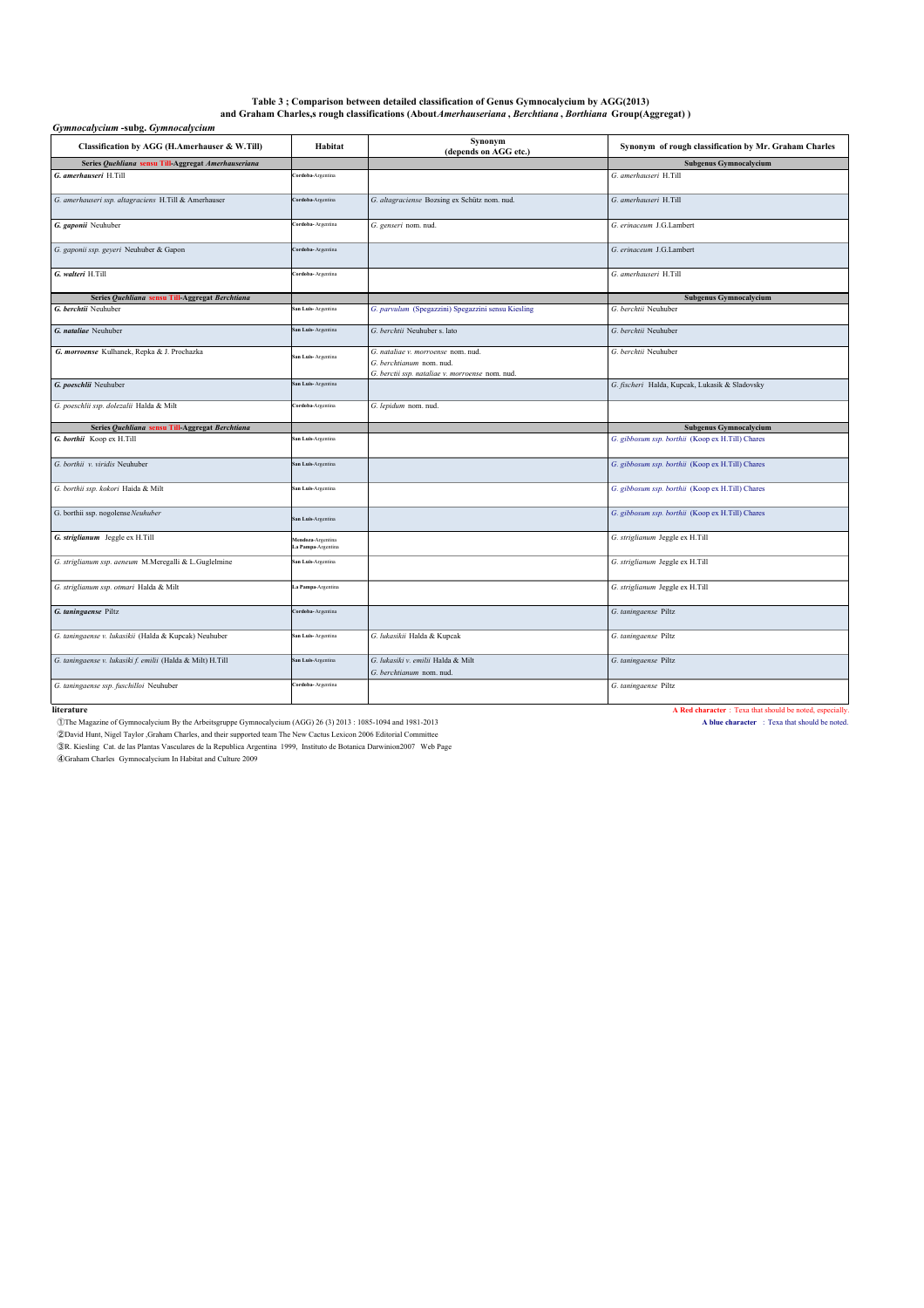## Table 4 ; Comparison between detailed classification of Genus Gymnocalycium by AGG(2013)<br>and Graham Charles,s rough classifications (About*Capillensia , Kieslingia , Parvula G*roup(Aggregat) )

| Gymnocalycium -subg. Gymnocalycium               |                                         |                                                                                                                                             |                                                                                       |
|--------------------------------------------------|-----------------------------------------|---------------------------------------------------------------------------------------------------------------------------------------------|---------------------------------------------------------------------------------------|
| Classification by AGG (H.Amerhauser & W.Till)    | Habitat                                 | Synonym<br>(depends on AGG etc.)                                                                                                            | Synonym of rough classification by Mr. Graham Charles                                 |
| series Quehliana sensu Till-Aggregat Capillensia |                                         |                                                                                                                                             | Subgenus Gymnocalycium                                                                |
| G. capillense (Schick) Hosseus                   | Cordoba-Argentina<br>San Luis-Argentina | G. capillaense (Schick) Hosseus                                                                                                             | G. capillaense (Schick) Hosseus                                                       |
| G. capillense v. mucidum(Oehme) H.Till           | Cordoba-Argentina                       | G. mucidum Oehme sensu H.Till                                                                                                               | G. capillaense (Schick) Hosseus<br>Names of Uncertain Application forG. mucidum Oehme |
| G. capillense v. sigelianum (Shick) H.Till       | ordoba-Argentina<br>ian Luis-Argentina  | G. sigelianum (Schick) Hosseus                                                                                                              | G. capillaense (Schick) Hosseus                                                       |
| G. deeszianum Dölz                               | Cordoba-Argentina                       | G. capillense v. sigelianum f. deeszianum                                                                                                   | G. capillaense (Schick) Hosseus                                                       |
| G. fischeri Halda, Kupcak, Lukasik & Sladovsky   | San Luis-Argentina                      | G. stuckertii (Speg.) Britton & Rose, p. p.<br>G. miltii Halda, Kupcak, Lukasik & Sladovsky                                                 | G. fischeri Halda, Kupcak, Lukasik & Sladovsky                                        |
| G. fischeri ssp. suyuquense F.Berger             | ian Luis-Argentina                      |                                                                                                                                             | G. fischeri Halda, Kupcak, Lukasik & Sladovsky                                        |
| G. miltii Halda, Kupcak, Lukasik & Sladovsky     | San Luis-Argentina                      | G. fischeri Halda, Kupcak, Lukasik & Sladovsky                                                                                              | G. fischeri Halda, Kupcak, Lukasik & Sladovsky                                        |
| G. sutterianum (Schick) Hosseus                  | San Luis-Argentina<br>ordoba-Argentina  | G. sunluisense nom. nud.                                                                                                                    | G. capillaense (Schick) Hosseus                                                       |
| series Quehliana sensu Till-Aggregat Kieslingia  |                                         |                                                                                                                                             | Subgenus Gymnocalycium                                                                |
| G. kieslingii Ferrari                            | a Rioja-Argentina                       | G. rosae H.Till s.l.<br>G. baldianum v. albiflorum Bercht                                                                                   | G. kieslingii Ferrari                                                                 |
| G. kieslingii f. albiareolatum Ferrari           | a Rioja- Argentina                      |                                                                                                                                             | G. kieslingii Ferrari                                                                 |
| G. kieslingii f. castaneum Ferrari               | .a Rioja- Argentina                     |                                                                                                                                             | G. kieslingii Ferrari                                                                 |
| G. rosae H.Till                                  | Salta- Argentina<br>atamarca-Argentina  | G. baldianum v. albiflorum Bercht<br>G. kieslingii Ferrari s.l.                                                                             | G. kieslingii Ferrari                                                                 |
| G. x heidiae Neuhuber                            | atamarca-Argentina                      | G. baldianum (Spegazzini) Spegazzini , p. p.<br>G. sanguiniflorum (Werdermann) Werdermann, p. p.<br>G. venturianum Fric ex Backeberg, p. p. | G. baldianum (Spegazzini) Spegazzini , p. p.                                          |
| series Quehliana sensu Till-Aggregat Parvula     |                                         |                                                                                                                                             | Subgenus Gymnocalycium                                                                |
| G. gertii Gapon & Schelkunova                    | <b>Cordoba-Argentina</b>                | G. sornii nom.nud.<br>G. papschii H.Till p. p.                                                                                              |                                                                                       |
| G. meregallii Bercht                             | Cordoba-Argentina                       | G. carolinense ssp. fedjukinii V.Gapon & Neuhuber                                                                                           |                                                                                       |
| G. papschii H.Till                               | Cordoba-Argentina                       |                                                                                                                                             | G. erinaceum J.G.Lambert                                                              |
| G. parvulum (Spegazzini) Spegazzin sensu Till    | Cordoba-Argentina                       | G. calochlorum v. proliferum (Backeberg) Backeberg, p. p<br>G. proliferum (Backeberg) Backeberg, p. p                                       | Names of Uncertain Application                                                        |
| G. parvulum ssp. amoenum (H.Till) F.Berger       | Cordoba-Argentina                       | G. parvulum (Spegazzini) Spegazzini v. amoenum H.Till<br>G. amoenum (H.Till) Lambert                                                        | G. calochlorum (Boedeker) Y.Ito                                                       |
| G. parvulum ssp. agnesiae F.Berger               | Cordoba-Argentina                       |                                                                                                                                             |                                                                                       |
| G. parvulum ssp. huettneri F.Berger              | Cordoba-Argentina                       |                                                                                                                                             |                                                                                       |

**literature A Red character : Texa that should be noted, especially.**<br> **1999** The Magazine of Gymnocalycium By the Arbeitsgruppe Gymnocalycium (AGG) 26 (3) 2013 : 1085-1094 and 1981-2013 ①The Magazine of Gymnocalycium By the Arbeitsgruppe Gymnocalycium (AGG) 26 (3) 2013 : 1085-1094 and 1981-2013 **A blue character** : Texa that should be noted.

©David Hunt, Nigel Taylor ,Graham Charles, and their supported team The New Cactus Lexicon 2006 Editorial Committee<br>©R. Kiesling Cat. de las Plantas Vasculares de la Republica Argentina 1999, Instituto de Botanica Darwinio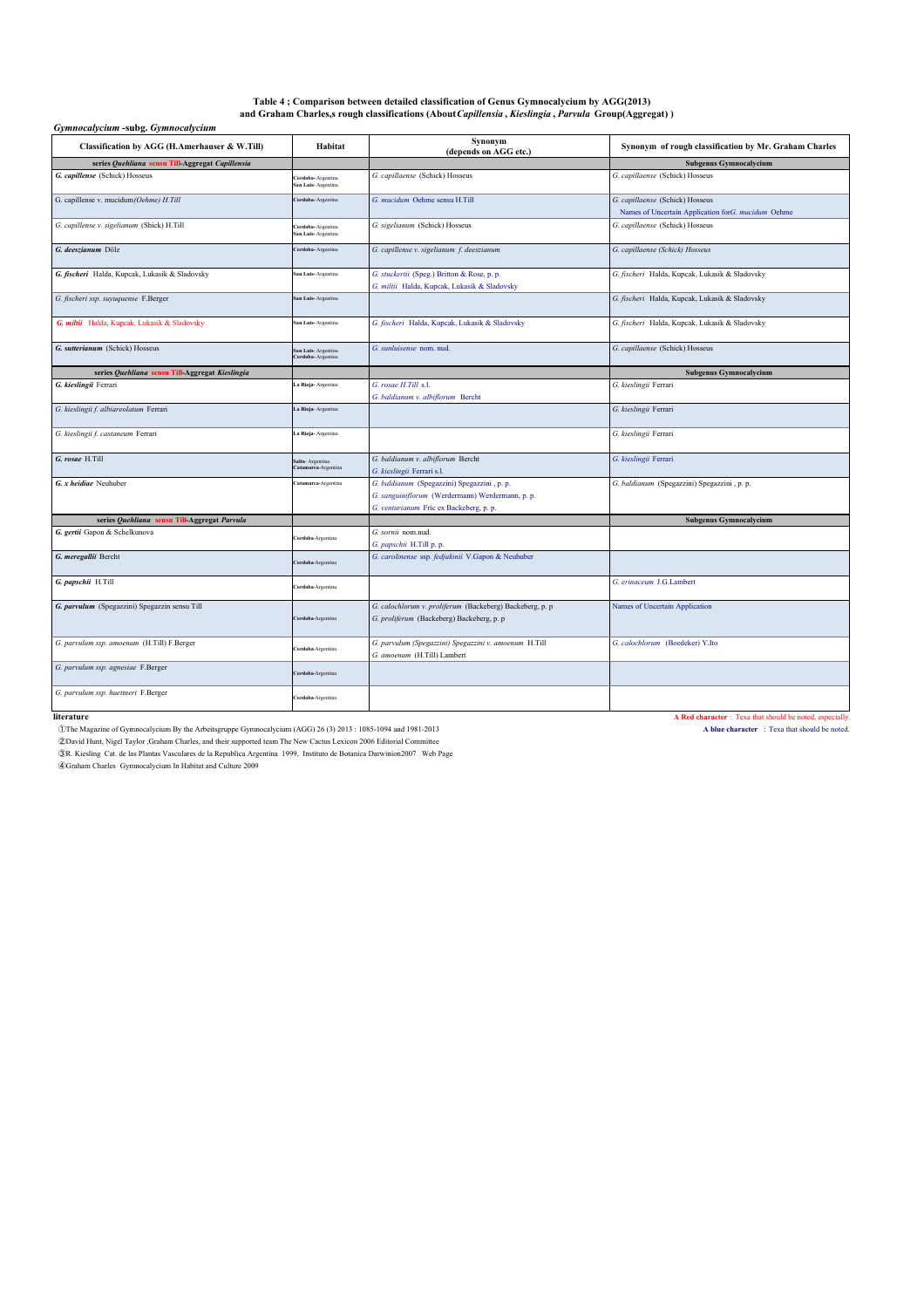# **Table 5 ; Comparison between detailed classification of Genus Gymnocalycium by AGG(2013) and Graham Charles,s rough classifications (About Horsiana, Multiflora, Uruguayensia Group(Aggregat) )**

**subg.** *Macrosemineum* **-sect.** *Saglionia* **-subsect.** *Macrosemineum*

| subg. Macrosemineum -sect. Saglionia -subsect. Macrosemineum<br>Classification by AGG (H.Amerhauser & W.Till) | Habitat                                              | Synonym<br>(depends on AGG etc.)                                                                    | Synonym of rough classification by Mr. Graham Charles                                                                |
|---------------------------------------------------------------------------------------------------------------|------------------------------------------------------|-----------------------------------------------------------------------------------------------------|----------------------------------------------------------------------------------------------------------------------|
| <b>Aggregat Horstiana</b>                                                                                     |                                                      |                                                                                                     | <b>Subgenus Macrosemineum</b>                                                                                        |
| G. buenekeri (Buining) Swales                                                                                 |                                                      | G. horstii v. buenekeri Buining nom. inval.                                                         | G. horstii ssp. buenekeri (Swales) Brawn & Hofacker                                                                  |
|                                                                                                               | Rio Grande do Sul-Brazil                             | G. buiningii nom. nud.                                                                              |                                                                                                                      |
|                                                                                                               |                                                      | G. pentacanthum nom. nud.                                                                           |                                                                                                                      |
|                                                                                                               |                                                      | G. denudatum v. pentacanthum nom. nud.                                                              |                                                                                                                      |
| G. horstii Buining                                                                                            | Rio Grande do Sul-Brazil<br>Rio Grande do Sul-Brazil |                                                                                                     | G. horstii Buining                                                                                                   |
| G. horstii ssp. megalanthum Amerhauser<br>series Multiflora- Aggregat Multiflora                              |                                                      |                                                                                                     | G. horstii Buining<br><b>Subgenus Macrosemineum</b>                                                                  |
| G. fleischerianum (Meregalli, Metzing, & Kiesling) Vala Ladislav                                              | Cordillera-Paraguay                                  | G. fleischerianum Backeberg nom. inval.                                                             | G. paraguayense (Schumann) Hosseus                                                                                   |
|                                                                                                               | Paraguay-Paraguay                                    | G. paraguayense f. fleischerianum Meregalli, Metzeing, & R. Kiesling                                |                                                                                                                      |
| G. mesopotamicum Kiesling                                                                                     | Corrientes-Argentina                                 |                                                                                                     | G. mesopotamicum Kiesling                                                                                            |
| G. multiflorum (Hooker) Britton & Rose sensu Till                                                             | Corrientes-Argentina?                                | E. multiflorus Hook                                                                                 | Names of Uncertain Application                                                                                       |
|                                                                                                               | paraguay?                                            | G. multiflorum v. albispinum (K.Schum.) Backeberg                                                   |                                                                                                                      |
|                                                                                                               |                                                      | G. multiflorum v. parisense (K.Schum.) Backeberg<br>G. oehmeanum nom. nud.                          |                                                                                                                      |
| G. multiflorum v. ourselianum Cels ex H.Till & W.Till                                                         | Corrientes-Argentina                                 | G. ourselianum (Cels ex Salm-Dyck) Y.Itonom. inval.                                                 | Names of Uncertain Application                                                                                       |
| G. paraguayense (Schumann) Hosseus                                                                            |                                                      | E. multiflorus v. hybopleurus K.Schumann                                                            | G. paraguayense (Schumann) Hosseus                                                                                   |
|                                                                                                               | <b>Cordillera-Paraguay</b><br>Paraguay-Paraguay      | G. denudatum v. paraguayense F. Haage                                                               |                                                                                                                      |
|                                                                                                               | <b>Nueva Asuncion-Paraguay</b>                       | G. megalothelon (Sencke ex K.Schumann) Britton & Row From Paraguay                                  |                                                                                                                      |
|                                                                                                               |                                                      | G. megalothelos v. delaetianum (F. Haage) Schütz ?                                                  |                                                                                                                      |
|                                                                                                               |                                                      | G. denudatum v. heuschkelianum (F. Haage) Y.Ito nom. inval.                                         |                                                                                                                      |
| G. paraguayense v. scheiderianum (F. Haage) Schütz<br>G. paraguayense v. wagnerianum (F. Haage) Schütz        | paraguay<br>paraguay                                 | G. scheiderianum nom. nud.<br>G. denudatum v. wagnerianum (F. Haage) Y.Ito nom. inval.              |                                                                                                                      |
|                                                                                                               |                                                      | G. wagnerianum nom. nud.                                                                            |                                                                                                                      |
| G. paraguayense v. wieditzianum (F. Haage) Schütz                                                             | paraguay                                             | G. denudatum v. wieditzianum (Haage jun.) Y.Ito nom. inval.                                         |                                                                                                                      |
|                                                                                                               |                                                      | G. wieditzianum nom. nud.                                                                           |                                                                                                                      |
| series Uruguayensia - Aggregat Uruguayensia                                                                   |                                                      |                                                                                                     | <b>Subgenus Macrosemineum</b>                                                                                        |
| G. artigas Herter                                                                                             | Artigas-Uruguay<br>Rio Grande do Sul-Brazil          | G. uruguayense (Arechavaleta) Britton & Rose                                                        | G. hyptiacanthum ssp. uruguayense (Monville ex Labouret) Meregalli                                                   |
|                                                                                                               |                                                      | G. denudatum v. octogonum (K.Schum.) Y.Ito nom. inval.                                              | G. denudatum (Link & Otto) Pfeiffer ex Mittler                                                                       |
| G. denudatum (Link & Otto) Pfeiffer ex Mittler                                                                | Rio Grande do Sul-Brazil                             | G. denudatum v. durispinum nom. nud.                                                                |                                                                                                                      |
|                                                                                                               |                                                      | G. denudatum v. grandiflorum nom. nud.                                                              |                                                                                                                      |
|                                                                                                               |                                                      | G. denudatum v. multiflorum nom. nud.                                                               |                                                                                                                      |
|                                                                                                               |                                                      | G. denudatum v. nigrispinus nom. nud.<br>G. denudatum v. boliviensis nom. nud.                      |                                                                                                                      |
|                                                                                                               |                                                      | G. denudatum v. flavispinum (Schelle) Y.Ito nom. inval.                                             |                                                                                                                      |
|                                                                                                               |                                                      | G. denudatum v. backerbergii Pazout nom. inval.                                                     |                                                                                                                      |
|                                                                                                               |                                                      | G. denudatum v. argentiniense F. Haage?                                                             |                                                                                                                      |
| G. denudatum v. roseiflorum (Hildmann)Borg                                                                    | Rio Grande do Sul-Brazil                             | G.denudatum v. roseiflorum (K.Schum.) Y.Ito nom.inval.                                              | G. denudatum (Link & Otto) Pfeiffer ex Mittler                                                                       |
| G. denudatum ssp. angelae (Meregalli) Prestle                                                                 | Corrientes-Argentinna                                | G. angelae Meregalli                                                                                | G. angelae Meregalli                                                                                                 |
| G. denudatum ssp. angulatum Prestle                                                                           | Rio Grande do Sul-Brazil<br>Rio Grande do Sul-Brazil |                                                                                                     | G. denudatum (Link & Otto) Pfeiffer ex Mittler                                                                       |
| G. denudatum ssp. necopinum Prestle<br>G. guerkeanum (Haage) Britton & Rose                                   |                                                      |                                                                                                     | G. denudatum (Link & Otto) Pfeiffer ex Mittler<br>G. hyptiacanthum ssp. uruguayense (Monville ex Labouret) Meregalli |
| G. leeanum (Hooker) Britton & Rose sensu Backeberg                                                            |                                                      | Echinocactus leeanus Hooker sensu K.Schumann                                                        | G. hyptiacanthum (Lem.) Britton & Rose                                                                               |
|                                                                                                               | Canelones-Uruguay                                    | Echinocactus hyptiacanthus Lemaire sensu Schlosser & Schütz                                         |                                                                                                                      |
|                                                                                                               | 'erro Largo-Uruguay<br>Torida-Uruguay                | G. hyptiacanthum (Lem.) Britton & Rose                                                              |                                                                                                                      |
|                                                                                                               | avalleja-Uruguay<br>Maldonado-Uruguay                | G. uruguayense v. leeanum (Hooker) Prestlé nom.nud.                                                 |                                                                                                                      |
|                                                                                                               | Freinta y TresUrugua                                 | G. netrelianum (Monville ex Labouret) Britton & Rose, p. p.                                         |                                                                                                                      |
|                                                                                                               |                                                      | G. uruguayense (Arechavaleta) Britton & Rose, p. p.<br>G. uruguayense (Arechavaleta) Britton & Rose |                                                                                                                      |
| G. leeanum v. brevispinum Backeberg<br>G. megalothelon (Sencke ex K.Schumann) Britton & Rose sensu Till       | Rio Grande do Sul-Brazil                             | G. denudatum (Link & Otto) Pfeiffer ex Mittler s.l                                                  | G. denudatum (Link & Otto) Pfeiffer ex Mittler                                                                       |
|                                                                                                               |                                                      | G. denudatum v. paraguayense F. Haage ex Y.Ito. nom. inval.                                         |                                                                                                                      |
| G. megalothelon v. susannae H.Till                                                                            | Artigas-Uruguay<br>Rio Grande do Sul-Brazil          |                                                                                                     | G. denudatum (Link & Otto) Pfeiffer ex Mittler                                                                       |
| G. megalothelon ssp. prestleanum H.Till<br><b>G. melanocarpum</b> (Arechavaleta) Britton & Rose               |                                                      | G. neobuenekerii Prestlé nom.nud.                                                                   | G. denudatum (Link & Otto) Pfeiffer ex Mittler<br>G. hyptiacanthum ssp. uruguayense (Monville ex Labouret) Meregalli |
|                                                                                                               | Paysandu-Uruguay<br>Rio Negro-Uruguay                |                                                                                                     |                                                                                                                      |
| G. netrelianum (Monville ex Labouret) Britton & Rose                                                          | Cerro Largo-Uruguay<br>.avalleja-Uruguay             | G. leeanum v. netrelianum (Monville ex Weber) Backeberg                                             | G. hyptiacanthum ssp. netrelianum (Arechavaleta) Meregalli                                                           |
|                                                                                                               | Maldonado-Uruguay<br>Freinta y TresUruguay           | G. leeanum (Hooker) Britton & Rose, p. p. sensu Backeberg                                           |                                                                                                                      |
| G. rauschii H.Till & W.Till                                                                                   | Fucuarembo-Uruguay                                   | G. uruguayense (Arechavaleta) Britton & Rose, p. p.<br>G. bruchii v. brigittae Piltz                | Names of Uncertain Application                                                                                       |
| G. uruguayense (Arechavaleta) Britton & Rose                                                                  |                                                      | G. artigas Herter                                                                                   | G. hyptiacanthum ssp. uruguayense (Monville ex Labouret) Meregalli                                                   |
|                                                                                                               | Artigas-Uruguay                                      | G. guerkeanum (Haage) Britton & Rose                                                                |                                                                                                                      |
|                                                                                                               | Lavalleja-Uruguay<br>Rio Grande do Sul-Brazil        | G. leeanum v. brevispinum Backeberg                                                                 |                                                                                                                      |
|                                                                                                               | Rivera-Uruguay<br>Facuarembo-Uruguay                 | G. hyptiacanthum (Lem.) Britton & Rose sensu Backeberg                                              |                                                                                                                      |
|                                                                                                               |                                                      | G. hyptiacanthum v. citriflorum Fric nom. nud.                                                      |                                                                                                                      |
|                                                                                                               |                                                      | G. leeanum (Hooker) Britton & Rose sensu Backeberg                                                  |                                                                                                                      |
|                                                                                                               |                                                      | G. netrelianum (Monville ex Labouret) Britton & Rose                                                |                                                                                                                      |
| G. uruguayense f. depressum (Osten) Osten                                                                     |                                                      | G. uruguayense f. depressum (Osten) Osten<br>Echinocactus uruguayensis f. depressa Osten            | G. hyptiacanthum ssp.uruguayense (Monville ex Labouret) Meregalli                                                    |
| G. uruguayense v. roseiflorum Y.Ito                                                                           | Artigas-Uruguay                                      | G. leeanum v. roseiflorum Y.Ito                                                                     | G. hyptiacanthum ssp.uruguayense (Monville ex Labouret) Meregalli                                                    |
| literature                                                                                                    |                                                      |                                                                                                     | A Red character: Texa that should be noted, especially                                                               |

①The Magazine of Gymnocalycium By the Arbeitsgruppe Gymnocalycium (AGG) 26 (3) 2013 : 1085-1094 and 1981-2013 **A blue character** : Texa that should be noted.

2 David Hunt, Nigel Taylor ,Graham Charles, and their supported team The New Cactus Lexicon 2006 Editorial Committee<br>
∂R. Kiesling Cat. de las Plantas Vasculares de la Republica Argentina 1999, Instituto de Botanica Darwi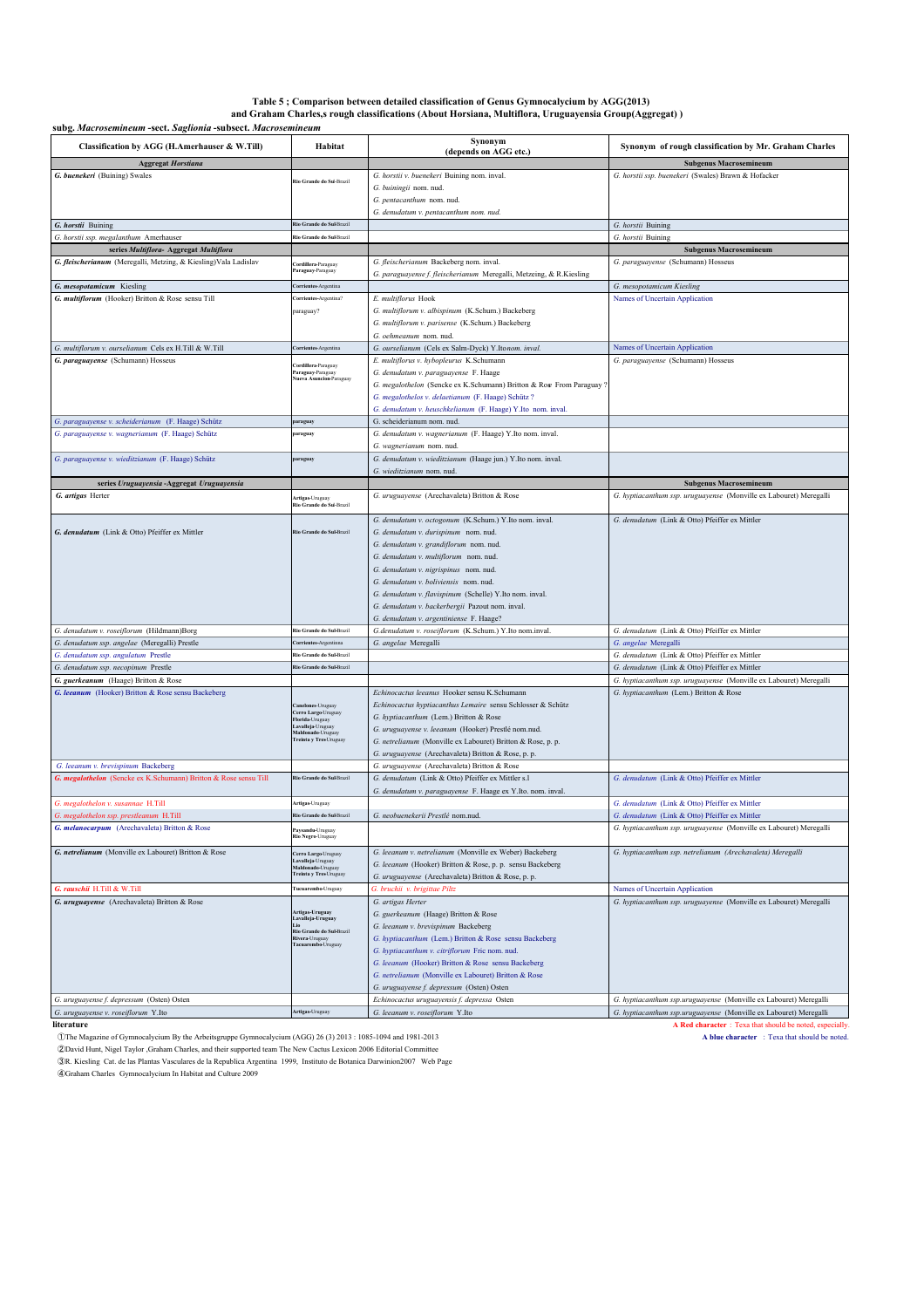| Table 6; Comparison between detailed classification of Genus Gymnocalycium by AGG(2013)                                |
|------------------------------------------------------------------------------------------------------------------------|
| and Graham Charles, srough classifications (About Saglionia, Saglionia p.p., Chacoensia, Monvilleiana Group(Aggregat)) |

| Classification by AGG (H.Amerhauser & W.Till)                                                                | Habitat                                                                                                                 | Synonym                                                                                                                                                                                                                                                                                                                      | Synonym of rough classification by Mr. Graham Charles                                                                                  |
|--------------------------------------------------------------------------------------------------------------|-------------------------------------------------------------------------------------------------------------------------|------------------------------------------------------------------------------------------------------------------------------------------------------------------------------------------------------------------------------------------------------------------------------------------------------------------------------|----------------------------------------------------------------------------------------------------------------------------------------|
| subg. Microsemineum -sect. Saglionia-subsect. Micrisemineum                                                  |                                                                                                                         | (depends on AGG etc.)                                                                                                                                                                                                                                                                                                        |                                                                                                                                        |
| series Saglioniana - Aggregat Saglionia                                                                      |                                                                                                                         |                                                                                                                                                                                                                                                                                                                              | <b>Subgenus Microsemineum</b>                                                                                                          |
| G. saglionis (Cels) Britton & Rose                                                                           | ujuy-Argentina<br>Fucuman-Argentina<br>salta-Argentina<br>Catamarca-Argentina<br>a Rioja-Argentina<br>an Juan-Argentina | G. saglionis v. albispinum Ritter ex Backeberg nom.nud.<br>G. saglionis v. flaviispinum Ritter ex Backeberg nom.nud.<br>G. saglionis v. longispinum Fric nom.nud.<br>G. saglionis v. roseispinum Ritter ex Backeberg nom.nud.<br>G. saglionis v. rubispinum Backeberg nom.nud.<br>G. saglionis v. tucumanense hort. nom.nud. | G. saglionis (Cels) Britton & Rose                                                                                                     |
| G. saglionis v. australe H.Till                                                                              |                                                                                                                         |                                                                                                                                                                                                                                                                                                                              |                                                                                                                                        |
| G. saglionis v. australe fa columnare H.Till                                                                 |                                                                                                                         |                                                                                                                                                                                                                                                                                                                              |                                                                                                                                        |
| G. saglionis v. australe fa. splendens H.Till<br>G. saglionis v. minus H.Till                                | La Rioja-Argentina                                                                                                      | G. saglionis fa. splendens nom. nud.                                                                                                                                                                                                                                                                                         | G. saglionis (Cels) Britton & Rose                                                                                                     |
| G. saglionis ssp. tilcarense (Backeberg) H.Till & W.Till                                                     | Jujuy-Argentina                                                                                                         | Brachycalycium tilcarense Backeberg<br>G. tilcarense (Backeberg) Schutz<br>G. saglionis v. jujuyense Backeberg<br>G. saglionis v. tilcarense Backeberg nom. inval.                                                                                                                                                           | G. saglionis (Cels) Britton & Rose                                                                                                     |
| subgenus Pirisemineum - Aggregat Saglionia p.p.                                                              |                                                                                                                         |                                                                                                                                                                                                                                                                                                                              | <b>Subgenus Microsemineum</b>                                                                                                          |
| G. pflanzii (Vaupel) Werdermann                                                                              | nta Cruz-Bolivia<br>huquisaca-Bolivia<br>farija-Bolivia<br>ordillera-Bolivia<br>ucuman-Argentina                        | G. marquezii M.Cardenas                                                                                                                                                                                                                                                                                                      | G. pflanzii (Vaupel) Werdermann                                                                                                        |
| G. pflanzii v. paraguayense H.Till & Amerhauser                                                              | lueva Asuncion-Paraguay                                                                                                 |                                                                                                                                                                                                                                                                                                                              | G. pflanzii (Vaupel) Werdermann                                                                                                        |
| G. pflanzii v. lagunillasense (M.Cardenas) Donaldo                                                           | Cordillera-Bolivia<br>farija-Bolivia                                                                                    | G. lagunillasense M.Cardenas<br>G. chuquisacanum M.Cardenas<br>G. izozogsii M.Cardenas<br>G. pflanzii v. izozogsii f. izozogsii (M.Cardenas) Donald<br>G .pfalnzii v. izozogsii f. chuquisacanum (M.Cardenas) Donald                                                                                                         | G. pflanzii (Vaupel) Werdermann                                                                                                        |
| G. pflanzii ssp. argentinense H.Till & W.Till                                                                | alta-Argentina<br>Tucuman-Argentina<br>atamarca-Argentina                                                               |                                                                                                                                                                                                                                                                                                                              | G. pflanzii ssp. argentinense Till & W. Till                                                                                           |
| G. pflanzii ssp. dorisiae Amerhauser                                                                         | Tarija-Bolivia                                                                                                          |                                                                                                                                                                                                                                                                                                                              | G. pflanzii (Vaupel) Werdermann                                                                                                        |
| G. zegarrae M.Cardenas                                                                                       | Santa Cruz-Bolivia<br>huquisaca-Bolivia                                                                                 | G. comarapense M.Cardenas ex Backeb. nom.inval.<br>G. pflanzii v. albipulupa Ritter<br>G. pflanzii v. zegarrae (M.Cardenas) Donald<br>G. saglionis v. bolivianum M.Cardenas nom. nud.                                                                                                                                        | G. pflzanzii ssp. zegarrae (M.Cardenas) Chares                                                                                         |
| G. zegarrae v. riograndense (M.Cardenas) H.Till & Amerhauser                                                 | anta Cruz-Bolivia<br>huquisaca-Bolivia                                                                                  | G. pflanzii v. riograndense (M.Cardenas) Donald<br>G. riogradense M.Cardenas                                                                                                                                                                                                                                                 | G. pflzanzii ssp. zegarrae (M.Cardenas) Chares                                                                                         |
| G. zegarrae ssp. millaresii (M.Cardenas) H.Till & W.Till                                                     | otosi-Bolivia                                                                                                           | G. millaresii M.Cardenas<br>G. pflanzii v. millaresii (M.Cardenas) Donald<br>G. sucrense Richard nom. nud<br>G. tominense Richard nom nud.<br>G. mistienis nom. nud                                                                                                                                                          | G. pflzanzii ssp. zegarrae (M.Cardenas) Chares                                                                                         |
| subgenus Pirisemineum<br>series Chacoensiana- Aggregat Chacoensia                                            |                                                                                                                         |                                                                                                                                                                                                                                                                                                                              | <b>Subgenus Microsemineum</b>                                                                                                          |
| G. chacoense Amerhauser                                                                                      | santa Cruz-Bolivia                                                                                                      |                                                                                                                                                                                                                                                                                                                              | G. chacoense Amerhauser                                                                                                                |
| subg. Scabrosemineum -subsect. Microsemineum<br>series Saglioniana p. p.-Aggregat Monvilleiana               |                                                                                                                         |                                                                                                                                                                                                                                                                                                                              | <b>Subgenus Microsemineum</b>                                                                                                          |
| G. monvillei (Lemaire)Pfeiff ex Britton & Rose                                                               | Cordoba-Argentina                                                                                                       | G. multiflorum (Hooker) Britton & Rose                                                                                                                                                                                                                                                                                       | G. monvillei (Lemaire) Britton & Rose                                                                                                  |
| G. monvillei v. coloratum Neuhuber<br>G. monvillei v. safronovii Gapon                                       | <b>`ordoba-Argentina</b><br>ordoba-Argentina                                                                            |                                                                                                                                                                                                                                                                                                                              | G. monvillei (Lemaire) Britton & Rose<br>G. monvillei (Lemaire) Britton & Rose                                                         |
| G. monvillei v. steinerii (Backeberg) H.Till                                                                 | Cordoba-Argentina                                                                                                       |                                                                                                                                                                                                                                                                                                                              | G. monvillei (Lemaire) Britton & Rose                                                                                                  |
| G. monvillei ssp. achirasense (H.Till & Schatzl ex H.Till) H.Till                                            | san Luis-Argentina                                                                                                      | G. achirasense H.Till & Schatzl ex H.Till<br>G. horridispinum v. achirasense (Till & Schatzl) Lodé                                                                                                                                                                                                                           | G. horridespinum ssp. achirasense (Till & Schatzl ex Till) Chares                                                                      |
| G. monvillei ssp. achirasense f. villmercedense H.Till & Neuhuber                                            | an Luis-Argentina                                                                                                       |                                                                                                                                                                                                                                                                                                                              | G. horridespinum ssp. achirasense (Till & Schatzl ex Till) Chares                                                                      |
| G. monvillei ssp. achirasense v. chacrasense Neuhuber                                                        |                                                                                                                         |                                                                                                                                                                                                                                                                                                                              | G. horridespinum ssp. achirasense (Till & Schatzl ex Till) Chares                                                                      |
| G. monvillei ssp. achirasense v. echinatum Neuhuber                                                          | San Luis-Argentina                                                                                                      |                                                                                                                                                                                                                                                                                                                              | G. horridespinum ssp. achirasense (Till & Schatzl ex Till) Chares                                                                      |
| G. monvillei ssp. achirasense v. kainradliae Neuhuber<br>G. monvillei ssp. achirasense v. orientale Neuhuber | an Luis-Argentina<br>Cordoba-Argentina                                                                                  |                                                                                                                                                                                                                                                                                                                              | G. horridespinum ssp. achirasense (Till & Schatzl ex Till) Chares<br>G. horridespinum ssp. achirasense (Till & Schatzl ex Till) Chares |
| G.monvillei ssp. gertrudae (Neuhuber) Neuhuber                                                               | san Luis-Argentina                                                                                                      | G. monvillei ssp. brachyanthum v. gertrudae Neuhuber                                                                                                                                                                                                                                                                         | G. monvillei (Lemaire) Britton & Rose                                                                                                  |
| G.monvillei ssp. gertrudae v. confusa Neuhuber                                                               | an Luis-Argentina                                                                                                       | G. monvillei ssp. brachyanthum (Gürke) H.Till sensu H.Till & Neuhuber                                                                                                                                                                                                                                                        | G. monvillei (Lemaire) Britton & Rose                                                                                                  |
| G. monvillei ssp. horridespinum (Frank ex H.Till) H.Till                                                     | <b>ordoba-Argentina</b><br>an Luis-Argentina                                                                            |                                                                                                                                                                                                                                                                                                                              | G. horridespinum Frank ex Till                                                                                                         |
| G. brachyanthum (Gürke) Britton & Rose                                                                       | Cordoba-Argentina                                                                                                       | G. monvillei v. grandiflorum (Backeberg) H.Till<br>G. grandiflorum Backeberg<br>G. monvillei (Lemaire) Pfeiff ex Britton & Rose                                                                                                                                                                                              | G. monvillei (Lemaire) Britton & Rose                                                                                                  |
| G. schuetzianum H.Till & Schatzl                                                                             | Cordoba-Argentina                                                                                                       | G. monvillei ssp. schuetzianum Neuhuber & H.Till                                                                                                                                                                                                                                                                             | G. monvillei (Lemaire) Britton & Rose                                                                                                  |
| subg. Scabrosemineum -sect. Saglionia p.p.<br>subsect. Castellanosiana - Aggregat Castellanosiana            |                                                                                                                         |                                                                                                                                                                                                                                                                                                                              | <b>Subgenus Microsemineum</b>                                                                                                          |
| G. acorrugatum Lambert                                                                                       | san Juan-Argentina                                                                                                      |                                                                                                                                                                                                                                                                                                                              | G. rhodantherum (Boedeker) Backeberg                                                                                                   |
| G. castellanosii Backeberg                                                                                   | .a Rioja-Argentina<br>an Juan-Argentina                                                                                 |                                                                                                                                                                                                                                                                                                                              | G. castellanosii Backeberg                                                                                                             |
| G. castellanosii v. rigidum H.Till                                                                           | La Rioja-Argentina                                                                                                      |                                                                                                                                                                                                                                                                                                                              | G. castellanosii Backeberg                                                                                                             |
| G. castellanosii ssp. bozsingianum (Schutz) Amerhauser & H.Till                                              | a Rioja-Argentina<br>an Juan-Argentina                                                                                  | G. castellanosii v. bozsingianum (Schütz) Piltz<br>G. bozsingianum Schütz                                                                                                                                                                                                                                                    | G. castellanosii Backeberg                                                                                                             |
| G. castellanosii ssp. bozsingianum v. armillatum Piltz                                                       | .a Rioja-Argentina                                                                                                      | G. castellanosii v. armillatum Piltz                                                                                                                                                                                                                                                                                         | G. castellanosii Backeberg                                                                                                             |
| G. coloradense F. Berger                                                                                     | a Rioja-Argentina                                                                                                       | G. hossei v. longispinum nom. nud.<br>G. hossei v. ferox nom. nud.<br>G.sp. Sierra de los Colorados                                                                                                                                                                                                                          | G. rhodantherum (Boedeker) Backeberg                                                                                                   |
| G. esperanzae Repka & Kulhanek                                                                               |                                                                                                                         |                                                                                                                                                                                                                                                                                                                              |                                                                                                                                        |

**a** Red character : Texa that should be noted, especially.<br> **literature A Red character : Texa that should be noted, especially.**<br> **D** The Magazine of Gymnocalycium By the Arbeitsgruppe Gymnocalycium (AGG) 26 (3) 2013 : ①The Magazine of Gymnocalycium By the Arbeitsgruppe Gymnocalycium (AGG) 26 (3) 2013 : 1085-1094 and 1981-2013 **A blue character** : Texa that should be noted.

2 David Hunt, Nigel Taylor ,Graham Charles, and their supported team The New Cactus Lexicon 2006 Editorial Committee<br>
∂R. Kiesling Cat. de las Plantas Vasculares de la Republica Argentina 1999, Instituto de Botanica Darwi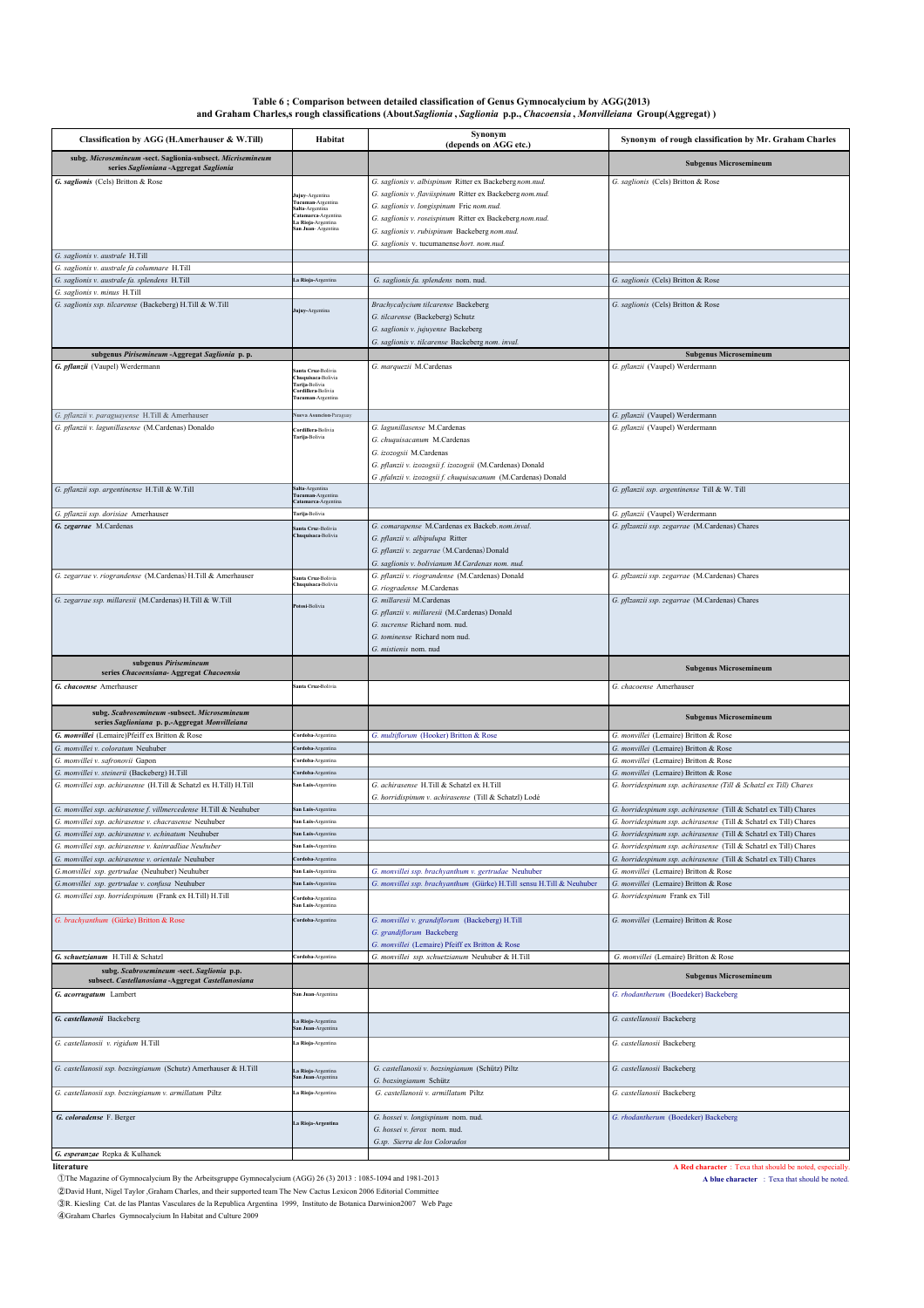### **subg.** *Scabrosemineum* **-sect.** *Saglionia p.p.* **-subsect.** *Microsemineum* **Table 7 ; Comparison between detailed classification of Genus Gymnocalycium by AGG(2013) and Graham Charles,s rough classifications (About** *Mostiana* **,** *Hosseiana* **,** *Oenanthema* **Group(Aggregat) )**

| Classification by AGG (H.Amerhauser & W.Till)                      | Habitat                                         | Synonym<br>(depends on AGG etc.)                                                                                                                                                               | Synonym of rough classification by Mr. Graham Charles       |
|--------------------------------------------------------------------|-------------------------------------------------|------------------------------------------------------------------------------------------------------------------------------------------------------------------------------------------------|-------------------------------------------------------------|
| series Mostiana-Aggregat Mostiana                                  |                                                 |                                                                                                                                                                                                | <b>Subgenus Microsemineum</b>                               |
| G. mosti (Gürke) Britton & Rose                                    | <b>Cordoba-Argentina</b>                        |                                                                                                                                                                                                | G. mostii (Gürke) Britton & Rose                            |
| G. mostii v. immemoratum (Casellanos & Lelong) H.Till & Amerhauser | Cordoba-Argentina                               | G. immemoratum Castellanos & Lelong<br>G. valnicekianum v. polycentralis Schütz<br>G. froehlichianum sensu van Osten<br>G. tobuschianum Schick (The first description belongs to G.monvillei.) | G. mostii ssp. valnicekianum (Jajo) Meregalii & Chares      |
| G. mostii v. kurtzianum (Gürke) H.Till & Amerhaser                 | Cordoba- Argentina                              | G. mostii v. immemoratum circulates by the name of G. valnicekianum.<br>G. mostii v. kurtzianum (Gürke) Backeberg<br>G. kurtzianum (Gürke) Britton & Rose                                      | G. mostii (Gürke) Britton & Rose                            |
| G. mostii v. miradorense H.Till & Amerhauser                       | Cordoba-Argentina                               |                                                                                                                                                                                                | G. mosti (Gürke) Britton & Rose                             |
| G. mostii ssp. ferocius (Backebg.) H.Till & Amerhauser             | <b>'ordoba-</b> Argentina<br>.a Rioja-Argentina | G. hybopleurum v. ferocior Backeberg nom. inval.<br>G. hybopleurum v. ferox Backeberg nom. inval.                                                                                              | G. castellanosii ssp. ferocius (H.Till & Amerhauser) Chares |
| G. valnicekianum Jajo                                              | <b>Cordoba-Argentina</b>                        | G. genseri nom. nud.<br>G. mostii v. stenocostatum nom. nud.<br>G. mostii v. genseri nom. nud.<br>G. curvispinum v. acuticostatum nom. nud., p.p.                                              | G. mostii ssp. valnicekianum (Jajo) Meregalii & Chares      |
| G. valnicekianum v. bicolor (Schutz) H.Till & Amerhauser           | Cordoba-Argentina                               | G. bicolor Schütz<br>G. bicolor v. simplex nom. nud.<br>G. curvispinum v. acuticostatum nom. nud., p.p.                                                                                        | G. mostii ssp. valnicekianum (Jajo) Meregalii & Chares      |
| G. valnicekianum ssp. prochazkianum (Sorma) H.Till & Amerhauser    | Cordoba-Argentina                               | G. prochazkianum Sorma                                                                                                                                                                         | G. mostii ssp. valnicekianum (Jajo) Meregalii & Chares      |
| G. valnicekianum ssp. prochazkianum var. ivoii Halda & I.Milt      |                                                 | G. bicolor v. simplex - G. prochazkianum                                                                                                                                                       |                                                             |
| series Mostiana-Aggregat Hosseiana                                 |                                                 |                                                                                                                                                                                                | <b>Subgenus Microsemineum</b>                               |
| G. ferrarii Rausch                                                 | .a Rioja-Argentina<br>atamarca-Argentina        | G. mucidum v. ferrarii                                                                                                                                                                         | G. glaucum ssp. ferrarii (Rausch) Chares                    |
| G. ferrarii v. elegans Rausch & Kieslingnom. nud.                  | .a Rioja-Argentina                              |                                                                                                                                                                                                | G. glaucum ssp. ferrarii (Rausch) Chares                    |
| G. hossei (F. Haage) A.W. Hill                                     | .a Rioja-Argentina                              | G. mazanense (Backeberg) Backeberg<br>G. mazanense v. ferox Backeberg nom. inval.<br>G. weissianum Backeberg<br>G. azureum nom. nud.                                                           | G. hossei F. Haage                                          |
| G. hossei v. breviflorum (Backebg.) H.Till                         | La Rioja-Argentina                              | G. mazanense v. breviflorum (Backeberg) Backeberg                                                                                                                                              | G. hossei F. Haage                                          |
| G. hossei v. nidulans (Backebg.) H.Till                            | .a Rioja-Argentina                              | G. nidulans Fric ex Backeberg<br>G. pugionacanthum Backeberg ex H.Till sensu Till<br>G. demetianium nom.nud.<br>G. hybopleurum v. euchlorum nom.nud., p.p.                                     | G. hossei F. Haage                                          |
| G. tillianum Rausch                                                | Catamarca-Argentina                             |                                                                                                                                                                                                | G. oenanthemum Backeberg                                    |
| G. tillianum ssp. montanum (Slaba) F.Berger                        | atamarca-Argentina                              | G. carminanthum v. montanum Slaba                                                                                                                                                              | G. oenanthemum Backeberg                                    |
| series Mostiana-Aggregat Oenanthema                                |                                                 |                                                                                                                                                                                                | <b>Subgenus Microsemineum</b>                               |
| G. ambatoense Piltz                                                | atamarca-Argentina                              |                                                                                                                                                                                                | G. oenanthemum Backeberg                                    |
| G. ambatoense ssp. plesniki Halda & I.Milt                         | Catamarca-Argentina                             | G. sp. LTR From Fechser                                                                                                                                                                        | G. oenanthemum Backeberg                                    |
| G. nigriareolatum Backeberg                                        | atamarca-Argentina                              | G. curvispinum Fric. nom. nud.<br>G. curvispinum v. porzezuello nom. nud.                                                                                                                      | G. nigriareolatum Backeberg                                 |
| G. nigriareolatum f. carmineum H.Till                              | atamarca-Argentina                              |                                                                                                                                                                                                | G. nigriareolatum Backeberg                                 |
| G. nigriareolatum v. densispinum Backeberg ex H.Till               | atamarca-Argentina                              | G. hybopleurum v. centrispinum Backeberg nom. inval.?<br>G. hybopleurum v. breviflorum Backeberg nom. inval.?                                                                                  | G. nigriareolatum Backeberg                                 |
| G. nigriareolatum v. simoi H.Till                                  | Catamarca-Argentina                             | G. hybopleurum (Schumann) Backeberg, p.p                                                                                                                                                       | G. nigriareolatum Backeberg                                 |
| G. oenanthemum Backeberg                                           | Catamarca-Argentina                             | G. carminanthum Borth & Koop, p.p.<br>G. tillianum Rausch, p. p.<br>G. nigriareolatum f. carmineum H.Till?                                                                                     | G. oenanthemum Backeberg                                    |
| G. oenanthemum ssp. carminanthum (Borth & Koop) H.Till             | Catamarca-Argentina                             | G. carminanthum Borth & Koop                                                                                                                                                                   | G. oenanthemum Backeberg                                    |

①The Magazine of Gymnocalycium By the Arbeitsgruppe Gymnocalycium (AGG) 26 (3) 2013 : 1085-1094 and 1981-2013 **A blue character** : Texa that should be noted.

②David Hunt, Nigel Taylor ,Graham Charles, and their supported team The New Cactus Lexicon 2006 Editorial Committee<br>③R. Kiesling Cat. de las Plantas Vasculares de la Republica Argentina 1999, Instituto de Botanica Darwinio

④Graham Charles Gymnocalycium In Habitat and Culture 2009

**differentially A Red character** : Texa that should be noted, especially **A Red character :** Texa that should be noted, especially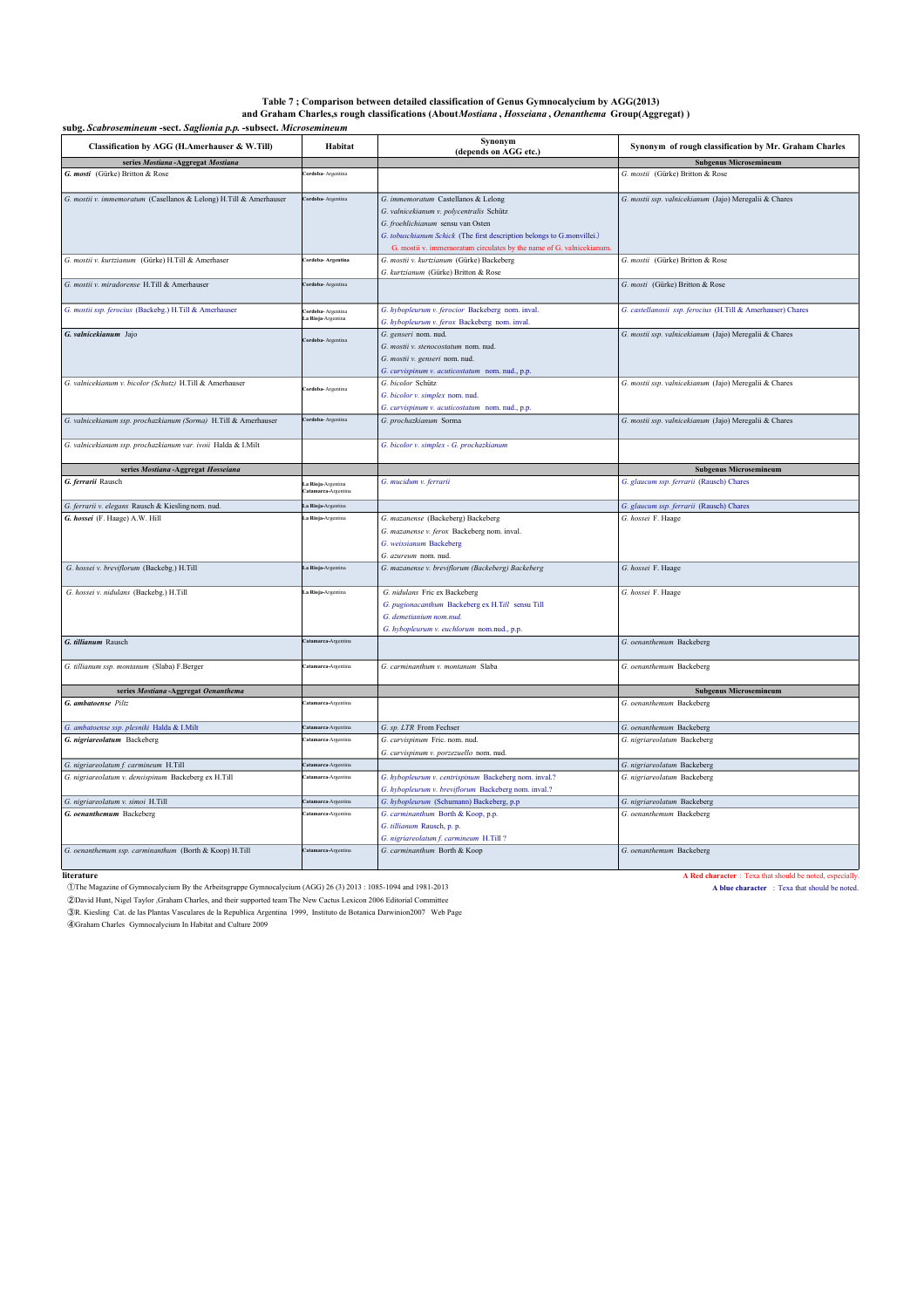| Table 8; Comparison between detailed classification of Genus Gymnocalycium by AGG(2013)      |  |
|----------------------------------------------------------------------------------------------|--|
| and Graham Charles, srough classifications (About Rhodanthera, Spegaziniana Group(Aggregat)) |  |

| and Gramam Charles,s rough enassineations (rioout Intourminera ; opega.mama Group(riggregat) )<br>subg. Scabrosemineum -sect. Saglionia p.p. -subsect. Microsemineum |                                                                    |                                                                                                         |                                                       |  |
|----------------------------------------------------------------------------------------------------------------------------------------------------------------------|--------------------------------------------------------------------|---------------------------------------------------------------------------------------------------------|-------------------------------------------------------|--|
| Classification by AGG (H.Amerhauser & W.Till)                                                                                                                        | Habitat                                                            | Synonym<br>(depends on AGG etc.)                                                                        | Synonym of rough classification by Mr. Graham Charles |  |
| series Mostiana-Aggregat Rhodanthera                                                                                                                                 |                                                                    |                                                                                                         | <b>Subgenus Microsemineum</b>                         |  |
| G. alboareolatum Rausch                                                                                                                                              | .a Rioja-Argentina                                                 | G. albiareolatum Rausch                                                                                 | G. albiareolatum Rausch                               |  |
| G. alboareolatum v. ramosum Rausch                                                                                                                                   | La Rioja-Argentina                                                 |                                                                                                         | G. albiareolatum Rausch                               |  |
| G. guanchinense Schütz                                                                                                                                               | .a Rioja-Argentina                                                 | G. famatimensis Rausch nom. nud., p.p.                                                                  | G. rhodantherum (Boedeker) Backeberg                  |  |
| G. jochumii Neuhuber                                                                                                                                                 | La Rioja-Argentina                                                 |                                                                                                         | G. ritterianum Rausch                                 |  |
| G. jochumii v. jugum Neuhuber                                                                                                                                        | .a Rioja-Argentina                                                 |                                                                                                         | G. ritterianum Rausch                                 |  |
| G. rhodantherum (Boedeker) H.Till                                                                                                                                    | La Rioja-Argentina                                                 | G. mazanense v. rhodantherum (Boedeker) Backeberg nom. illeg.<br>G. famatimensis Rausch nom. nud., p.p. | G. rhodantherum (Boedeker) Backeberg                  |  |
| G. rhodantherum v. cinerascens H.Till                                                                                                                                | .a Rioja-Argentina                                                 | G. weissianum v. cinerascens Backeberg nom. inval.                                                      | G. rhodantherum (Boedeker) Backeberg                  |  |
| G. ritterianum Rausch                                                                                                                                                | La Rioja-Argentina                                                 | G. famatimensis Rausch nom., nud. p.p.                                                                  | G. ritterianum Rausch                                 |  |
| G. ritterianum ssp. acentracanthum F.Berger                                                                                                                          | La Rioja-Argentina                                                 |                                                                                                         | G. ritterianum Rausch                                 |  |
| G. weissianum Backeberg                                                                                                                                              | La Rioja-Argentina                                                 | G. polycephalum Piltz nom. nud.<br>G. mazanense v. polycephalum Piltz nom. nud.<br>G. hosseii p. p.     | G. hossei F. Haage                                    |  |
| G. weissianum v. atroroseum Backeberg                                                                                                                                | La Rioja-Argentina                                                 | G. mazanense v. roseiflorum (Backeberg) H.Till nom. inval.                                              |                                                       |  |
| series Mostiana-Aggregat Spegaziniana                                                                                                                                |                                                                    |                                                                                                         | <b>Subgenus Microsemineum</b>                         |  |
| G. bayrianum H.Till ex H.Till                                                                                                                                        | alta- Argentina<br><b>Tucuman-Argentina</b><br>atamarca- Argentina | G. spegazzinii ssp. bayrianum (H.Till) Halda<br>G. spegazzinii v. bayrianum (H.Till) Halda              | G. bayrianum H.Till                                   |  |
| G. cardenasianum Ritter                                                                                                                                              | Farija- Bolivia                                                    | G. spegazzinii ssp. cardenasianum (Ritter) Kiesling & Metzing                                           | G. cardenasianum Ritter                               |  |
| G. cardenasianum ssp. armatum (Ritter) H.Till ined.                                                                                                                  | Farija-Bolivia                                                     | G. armatum Ritter<br>G. cardenasianum v. armatum (Ritter) Slaba et Sorma                                | G. cardenasianum Ritter                               |  |
| G. catamarcense H.Till & W.Till                                                                                                                                      | Catamarca-Argentina                                                | G. hybopleurum (Schumann) Backeberg, p. p<br>G. pugionacanthum Backeberg, p. p.                         | G. pugionacanthum Backeberg                           |  |
| G. catamarcense f. belense H.Till & W.Till                                                                                                                           | Catamarca-Argentina                                                |                                                                                                         | G. pugionacanthum Backeberg                           |  |
| G. catamarcense f. ensispinum H.Till & W.Till                                                                                                                        | Catamarca-Argentina                                                |                                                                                                         | G. pugionacanthum Backeberg                           |  |
| G. catamarcense f. montanum H.Till & W.Tilll                                                                                                                         | atamarca-Argentina                                                 |                                                                                                         | G. pugionacanthum Backeberg                           |  |
| G. catamarcense ssp. acinacispinum H.Till & W.Till                                                                                                                   | Catamarca-Argentina                                                |                                                                                                         | G. pugionacanthum Backeberg                           |  |
| G. catamarcense ssp. schmidianum H.Till & W.Till                                                                                                                     | Catamarca-Argentina                                                | G. glaucum F.Ritter ssp. albertovoitechii J. Halda & I. Milt                                            | G. pugionacanthum Backeberg                           |  |
| G. glaucum Ritter                                                                                                                                                    | La Rioja-Argentina                                                 | G. mucidum Oehme sensu Piltz, Metzing & Schweitzer                                                      | G. glaucum F.Rirtter                                  |  |
| G. spegazzinii Britton & Rose                                                                                                                                        | alta- Argentina<br>ucuman-Argentina<br>atamarca-Argentina          | G. loricatum (Speg.) Speg. nom. illeg.                                                                  | G. spegazzinii Britton & Rose                         |  |
| G. spegazzinii f. unguispinum Slaba                                                                                                                                  | Salta- Argentina                                                   | G. spegazzinii Britton & Rose                                                                           | G. spegazzinii Britton & Rose                         |  |
| G. spegazzinii v. horizontalonium (Fric) Valnicek                                                                                                                    | Salta-Argentina                                                    | G. spegazzinii Britton & Rose                                                                           | G. spegazzinii Britton & Rose                         |  |
| G. spegazzinii v. major Backeberg                                                                                                                                    | Salta-Argentina                                                    | G. spegazzinii v. cachense Backeberg & Knuth nom. inval.                                                | G. spegazzinii Britton & Rose                         |  |
| G. spegazzinii v. punillense H.Till & W.Till                                                                                                                         | salta- Argentina<br>ucuman-Argentina                               |                                                                                                         | G. spegazzinii Britton & Rose                         |  |
| G. spegazzinii ssp. sarkae Halda & Milt                                                                                                                              | Salta- Argentina                                                   | G. spegazzinii Britton & Rose<br>G. spegazzinii v. major Backeberg                                      | G. spegazzinii Britton & Rose                         |  |

**literature A Red character** : Texa that should be noted, especially.<br> **literature A Red character** : Texa that should be noted.<br> **Complementation** of Given the Arbeits of Given Gymnocalycium (AGG) 26 (3) 2013 : 1085-1 ①The Magazine of Gymnocalycium By the Arbeitsgruppe Gymnocalycium (AGG) 26 (3) 2013 : 1085-1094 and 1981-2013 **A blue character** : Texa that should be noted.

②David Hunt, Nigel Taylor ,Graham Charles, and their supported team The New Cactus Lexicon 2006 Editorial Committee

③R. Kiesling Cat. de las Plantas Vasculares de la Republica Argentina 1999, Instituto de Botanica Darwinion2007 Web Page ④Graham Charles Gymnocalycium In Habitat and Culture 2009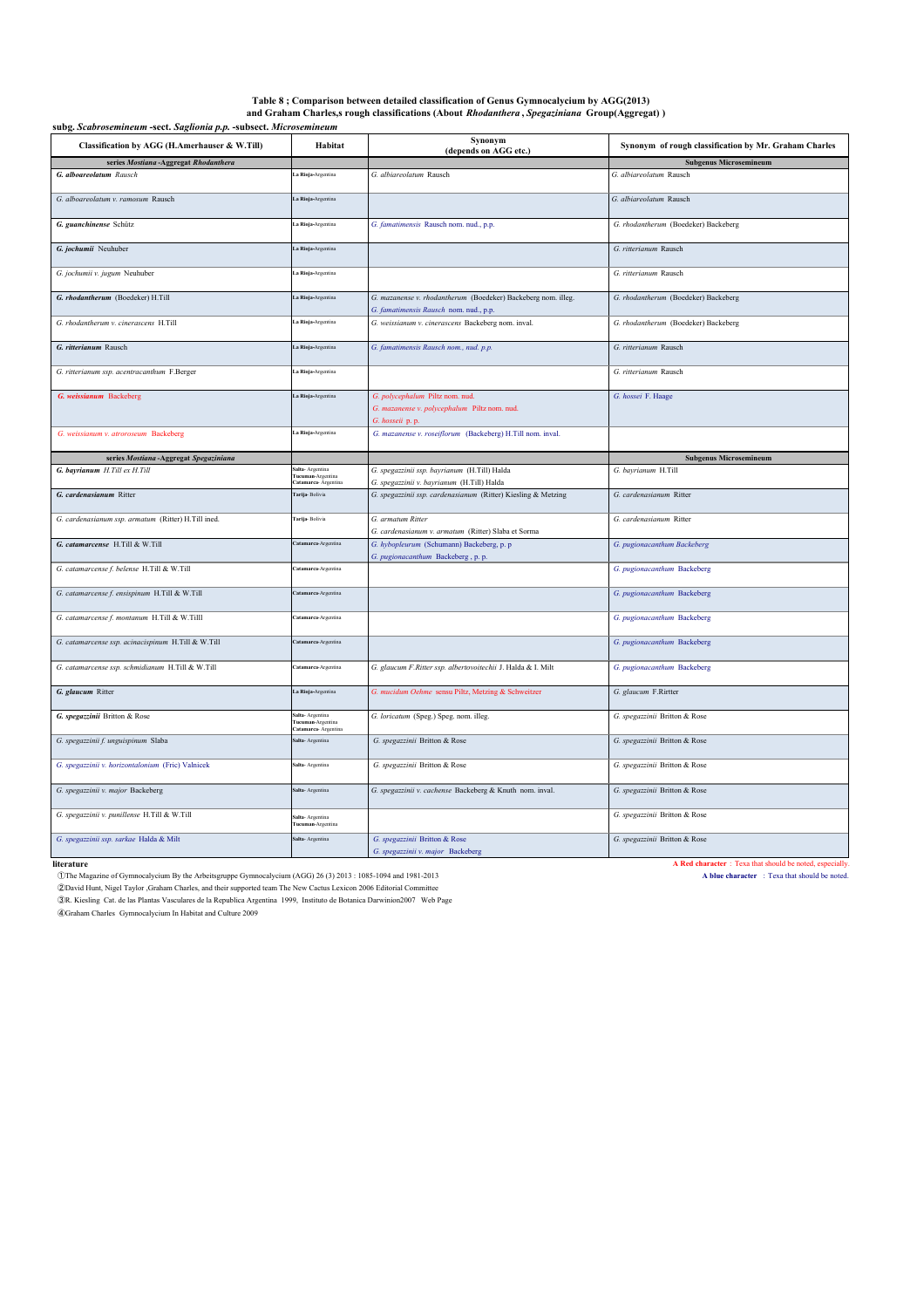### Table9 ; Comparison between detailed classification of Genus Gymnocalycium by AGG(2013)<br>( and Graham Charles,s rough classifications (About *Periferalia , Chiquitana , Schickendandantziana , Terminalia* Group(Aggregat)

| subg. Muscosemineum -sect. Periferalia -subsect. Schickendantiana                                                                                      |                                                                  |                                                                                                      |                                                                                               |  |
|--------------------------------------------------------------------------------------------------------------------------------------------------------|------------------------------------------------------------------|------------------------------------------------------------------------------------------------------|-----------------------------------------------------------------------------------------------|--|
| Classification by AGG (H.Amerhauser & W.Till)                                                                                                          | Habitat                                                          | Synonym<br>(depends on AGG etc.)                                                                     | Synonym of rough classification by Mr. Graham Charles                                         |  |
| series Periferalia-Aggregat Periferalia                                                                                                                |                                                                  |                                                                                                      | <b>Subgenus Muscosemineum</b>                                                                 |  |
| G. anisitsii (K.Schum) Britton & Rose                                                                                                                  | nta Cruz-Bolivia<br>oncepcion-Paraguay                           |                                                                                                      | G. anisitsii (K.Schum) Britton & Rose                                                         |  |
| G.anisitsii v. griseopallidum H.Till & Amerhauser                                                                                                      | anta Cruz-Bolivia<br>Chuquisaca-Bolivia                          | G. griseopallidum Backeberg. nom. nud.                                                               | G. anisitsii (K.Schum) Britton & Rose                                                         |  |
| G. anisitsii v. pseudomalacocarpus Backeberg ex H.Till & Amerhauser                                                                                    | ianta Cruz-Bolivia                                               | G. pseudomalacocarpus Backeberg nom. nud.                                                            | G. marsoneri ssp. megatae (Y.Ito) Chares                                                      |  |
| G. anisitsiii ssp. holdii Amerhauser                                                                                                                   |                                                                  |                                                                                                      | G. marsoneri ssp. megatae (Y.Ito) Chares                                                      |  |
|                                                                                                                                                        | nta Cruz-Bolivia                                                 |                                                                                                      |                                                                                               |  |
| G. anisitsii ssp. holdii v. tucavocense Backeberg ex H.Till & Amerhauser                                                                               | anta Cruz-Bolivia                                                | G. damsii v. tucavocense Backeberg nom. inval.                                                       | G.anisitsii ssp. damsii (Scumann) Chares                                                      |  |
| G. anisitsii ssp. volkeri Amerhauser                                                                                                                   | ianta Cruz-Bolivia                                               |                                                                                                      | G. stenopleurum F.Ritter                                                                      |  |
| G. megatae Y.Ito                                                                                                                                       |                                                                  | G. onychacanthum Y. Ito                                                                              | G. marsoneri ssp. megatae (Y.Ito) Chares                                                      |  |
|                                                                                                                                                        | Santa Cruz-Bolivia<br>Cochabanba-Bolivia                         | G. piricarpum nom. nud.                                                                              |                                                                                               |  |
|                                                                                                                                                        | oqueron-Paraguay                                                 | G. rotundricarpum (Fric) nom. nud.<br>G. tudae Y.Ito                                                 |                                                                                               |  |
|                                                                                                                                                        |                                                                  | G. tortuga Blossfeld ex Backeberg                                                                    |                                                                                               |  |
|                                                                                                                                                        |                                                                  | G. tudae v. chuquisacanum nom. nud. ?<br>G. tudae v. bolivianum F. Ritter                            |                                                                                               |  |
|                                                                                                                                                        |                                                                  | G. brevistylum nom. nud.                                                                             |                                                                                               |  |
| G. megatae ssp. matoense (Buining et Brederoo) H.Till & Amerhauser                                                                                     | Mato Grosso do Sul-Brazil                                        | G. fricianum Plesnik                                                                                 | G. marsoneri ssp. matoense (Buining et Brederoo) Braun & Esteves                              |  |
| G. megatae ssp. zecheri Amerhauser                                                                                                                     |                                                                  | G. megatae Y.Ito                                                                                     |                                                                                               |  |
|                                                                                                                                                        |                                                                  | G. tudae sensu F. Ritter                                                                             |                                                                                               |  |
| series Chiquitana-Aggregat Chiquitana<br>G. chiquitanum Cardenas                                                                                       | ianta Cruz-Bolivia                                               | G. hammerschmidii Backeberg nom. inval.                                                              | <b>Subgenus Microsemineum</b><br>G. chiquitanum Cardenas                                      |  |
|                                                                                                                                                        |                                                                  |                                                                                                      |                                                                                               |  |
| G. chiquitanum v. hammerschmidii (Backeb.) H.Till                                                                                                      | ianta Cruz-Bolivia                                               | G. chiquitanum Cardenas                                                                              | G. chiquitanum Cardenas                                                                       |  |
| G. eurypleurum Plesnik ex Ritter                                                                                                                       | ueva Asuncion-Paraguay                                           |                                                                                                      | G. eurypleurum Plesnik ex Ritter                                                              |  |
|                                                                                                                                                        | Boqueron-Paraguay<br>Alto Paraguay-Paraguay                      |                                                                                                      |                                                                                               |  |
| G. paediophilum Ritter ex Schütz                                                                                                                       | Boqueron-Paraguay                                                | G. paediophylum Schütz                                                                               | G. paediophilum Ritter ex Schütz                                                              |  |
| series Schickendantziana - Aggregat Schickendandantziana                                                                                               |                                                                  |                                                                                                      | <b>Subgenus Muscosemineum</b>                                                                 |  |
| G. delaetii (K.Schumann) A.V.Fric                                                                                                                      | alta-Argentina                                                   | G. schickendantzii var. delaetii (K.Schumann) Backeberg                                              | G. schickendantzii ssp. delaetii (K.Schumann) Chares                                          |  |
|                                                                                                                                                        | Fucuman-Argentina<br>La Rioja-Argentina                          | G. antherostele F.Ritter<br>G. lumbrerasense Ritter nom. nud.                                        |                                                                                               |  |
| G. delaetii f. antherosacos F.Ritter ex Neuhuber                                                                                                       | Salta-Argentina                                                  | G.antherosacos F.Ritter nom. nud.                                                                    | G. schickendantzii ssp. delaetii (K.Schumann) Chares                                          |  |
| G. delaetii ssp. marsoneri (Fric ex Y.Ito) H.Till & Amerhauser                                                                                         |                                                                  | G.marsoneri Fric ex Y.Ito                                                                            | G. marsoneri Fric ex Y.Ito                                                                    |  |
|                                                                                                                                                        | ialta-Argentina<br><b>Fucuman-Argentina</b><br>huquisaca-Bolivia | G. tudae v. marsoneri Piltz                                                                          |                                                                                               |  |
|                                                                                                                                                        | lueva Asuncion-Paraguay                                          | G. knebelii Fric nom. nud.                                                                           |                                                                                               |  |
| G. hamatum F. Ritter                                                                                                                                   | Chuquisaca-Bolivia<br>Farija-Bolivia                             |                                                                                                      | G. marsoneri ssp. megatae (Y.Ito) Chares                                                      |  |
| G. itatiquebse H.Till & Amerhauser                                                                                                                     |                                                                  |                                                                                                      |                                                                                               |  |
| G. schickendantzii (F.A.C.Weber) Britton & Rose                                                                                                        |                                                                  | G. michoga Fric ex Y.Ito nom. illeg., p. p.                                                          | G. schickendantzii (F.A.C.Weber) Britton & Rose                                               |  |
|                                                                                                                                                        | Tucuman-Argentina<br>salta-Argentina<br>atamarca-Argentina       | G. pungens Fleischer                                                                                 |                                                                                               |  |
|                                                                                                                                                        | La Rioja-Argentina<br>san Juan-Argentina<br>ordoba-Argentina     |                                                                                                      |                                                                                               |  |
|                                                                                                                                                        | an Luis-Argentina                                                |                                                                                                      |                                                                                               |  |
| G. schickendantzii ssp. bergeri Neuhuber                                                                                                               | ialta-Argentina                                                  | G. michoga Fric ex Y.Ito nom. illeg., p. p.                                                          | G. schickendantzii (F.A.C.Weber) Britton & Rose                                               |  |
| G. schickendantzii ssp. pectinatum Neuhuber                                                                                                            | La Rioja-Argentina                                               | G. schickendantzii v. pectinispinum J.Lambert                                                        | G. schickendantzii (F.A.C.Weber) Britton & Rose                                               |  |
| G. schickendantzii ssp. periferalium Neuhuber                                                                                                          | Cordoba-Argentina                                                | G. schickendantzii v. pectinatum Neuhuber                                                            | G. schickendantzii (F.A.C.Weber) Britton & Rose                                               |  |
|                                                                                                                                                        |                                                                  |                                                                                                      |                                                                                               |  |
| subg. Muscosemineum -sect. Terminalia<br>subsect. Terminalia-Aggregat Terminalia                                                                       |                                                                  |                                                                                                      | <b>Subgenus Muscosemineum</b>                                                                 |  |
| G. damsii (K.Schum) Britton & Rose                                                                                                                     | anta Cruz-Bolivia                                                |                                                                                                      | G.anisitsii ssp. damsii (Scumann) Chares                                                      |  |
| G. damsii v. multiproliferum P.J. Braun                                                                                                                | Bahia Negra-Paraguay<br>Mato Grosso do Sul-Brazil                | G. anisitsii ssp. multiproliferum (P. J. Braun) P. J. Braun & Esteves                                | G.anisitsii ssp. damsii (Scumann) Chares                                                      |  |
| G. damsii ssp. evae Halda & Milt                                                                                                                       | Santa Cruz-Bolivia                                               |                                                                                                      | G.anisitsii ssp. damsii (Scumann) Chares                                                      |  |
| G. damsii ssp. evae v. boosii Amerhauser                                                                                                               | Santa Cruz-Bolivia                                               |                                                                                                      | G.anisitsii ssp. damsii (Scumann) Chares                                                      |  |
| G. damsii subsp evae v. centrispinum Backeberg ex H.Till & Amerhauser                                                                                  | Santa Cruz-Bolivia                                               | G. damsii var. centrispinum Backeberg nom. inval.                                                    | G.anisitsii ssp. damsii (Scumann) Chares                                                      |  |
| G. damsii subsp evae v. jossensianum (Boed) Britton & Rose ex H.Till & Amerhauser<br>G. damsii ssp evae v. rotundulum Backeberg ex H.Till & Amerhauser | ianta Cruz-Bolivia                                               | G. joosensianum (Boed) Britton & Rose<br>G. damsii v. rotudulum Backeberg nom. inval.                | G.anisitsii ssp. damsii (Scumann) Chares<br>G.anisitsii ssp. damsii (Scumann) Chares          |  |
| G. damsii ssp. evae v. torulosum Backeberg                                                                                                             | anta Cruz-Bolivia                                                | G. damsii v. torulosum Backeberg nom. inval.                                                         | G.anisitsii ssp. damsii (Scumann) Chares                                                      |  |
| G. friedrichii (Werderm.) Pazout ex Schütz                                                                                                             | anta Cruz-Bolivia                                                | G. mihanovichii v. friedrichii Werdermann                                                            | G. stenopleurum F.Ritter                                                                      |  |
|                                                                                                                                                        | Cordillera-Bolivia<br><b>aqueron-Paraguay</b>                    | G. mihanovichii v. melocactiforme Pazout<br>G. mihanovichii v. angustostrianum Pazout                |                                                                                               |  |
| G. friedrichii v. moserianum Pazout                                                                                                                    | <b>Nueva Asuncion-Paraguay</b>                                   | G. mihanovichii v. friedrichii fa. nigrum Y.Ito                                                      | G. stenopleurum F.Ritter                                                                      |  |
|                                                                                                                                                        | loqueron-Paraguay<br>Alto Paraguay-Paraguay                      |                                                                                                      |                                                                                               |  |
| G. friedrichii v. albiflorum Pazout ex Schütz                                                                                                          | Tarija-Bolivia                                                   | G. mihanovichii v. albiflorum Pazout                                                                 | G. stenopleurum F.Ritter                                                                      |  |
|                                                                                                                                                        | ianta Cruz-Bolivia<br>oqueron-Paraguay                           | G. mihanovichii v. rysanekianum Pazout<br>G. mihanovichii v. fleischerianum Pazout                   |                                                                                               |  |
|                                                                                                                                                        |                                                                  | G. stenopleurum F.Ritter?                                                                            |                                                                                               |  |
| G. friedrichii v. piraritaense (Pazout)Pazout nom. inval.                                                                                              |                                                                  | G. mihanovichii v. piraritaense Pazout<br>G. friedrichii v. pazoutianum Moser & Valnicek nom. illeg. | G. stenopleurum F.Ritter                                                                      |  |
| G. friedrichii ssp. eytianum (Cardenas) H.Till & Amerhauser                                                                                            | anta Cruz-Bolivia                                                | G. eytianum Cardenas                                                                                 | Names of Uncertain Application                                                                |  |
| G. mihanovichii (Fric ex Gurke) Britton & Rose                                                                                                         |                                                                  |                                                                                                      | (G. marsoneri ssp. megata e (Y.Ito) Chares)<br>G. mihanovichii (Fric ex Gurke) Britton & Rose |  |
|                                                                                                                                                        | Alto Paraguay-Paraguay<br>Boqueron-Paraguay<br>inta Cruz-Bolivia |                                                                                                      |                                                                                               |  |
| G. mihanovichii v. stenogonum Fric & Pazout                                                                                                            |                                                                  | G. mihanovichii (Fric ex Gurke) Britton & Rose                                                       | G. mihanovichii (Fric ex Gurke) Britton & Rose                                                |  |
|                                                                                                                                                        | <b>haco Austra-Argentina</b><br>Corrientes-Argentina             | G. mihanovichii v. filadelfiense Backeberg                                                           |                                                                                               |  |
| G. stenopleurum Ritter                                                                                                                                 | Boqueron-Paraguay                                                | G. mihanovichii v. chloristictum F.Ritter<br>G. friedrichiii v. albiflorum Pazout ex Schütz, p. p.   | G. stenopleurum F.Ritter                                                                      |  |
|                                                                                                                                                        | <b>Nueva Asuncion-Paragu</b>                                     |                                                                                                      |                                                                                               |  |

**literature**<br> **literature A Red character** : Texa that should be noted, especially.<br> **A Red character** : Texa that should be noted.<br> **A Blue character** : Texa that should be noted.<br> **A Blue character** : Texa that should ①The Magazine of Gymnocalycium By the Arbeitsgruppe Gymnocalycium (AGG) 26 (3) 2013 : 1085-1094 and 1981-2013 **A blue character** : Texa that should be noted. 2 David Hunt, Nigel Taylor ,Graham Charles, and their supported team The New Cactus Lexicon 2006 Editorial Committee<br>
∂R. Kiesling Cat. de las Plantas Vasculares de la Republica Argentina 1999, Instituto de Botanica Darwi